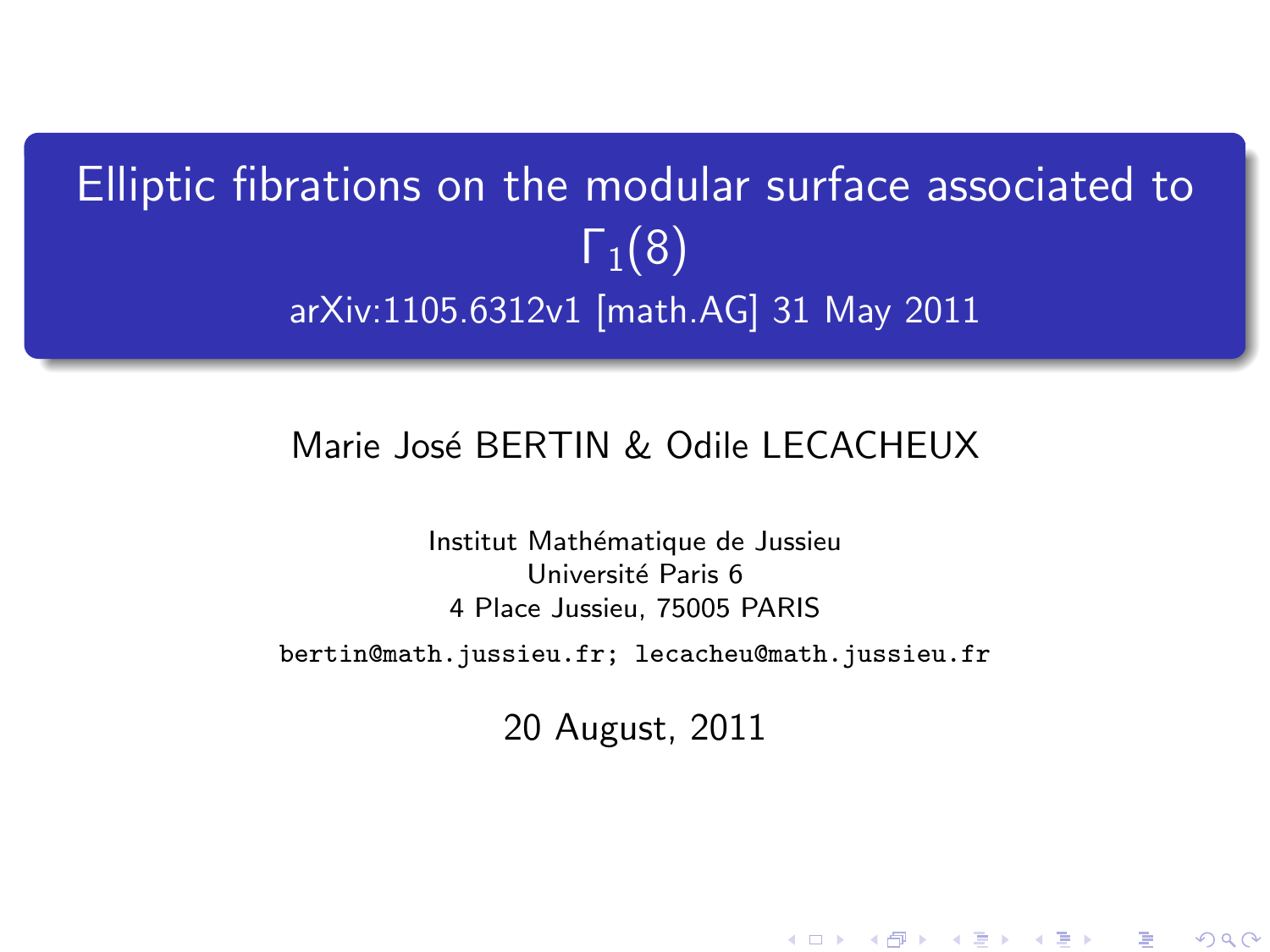Motivation:

- ranks of elliptic curves (Lecacheux)
- **I** links between the Mahler measure of K3-surfaces and their L-series (Bertin)

4 0 8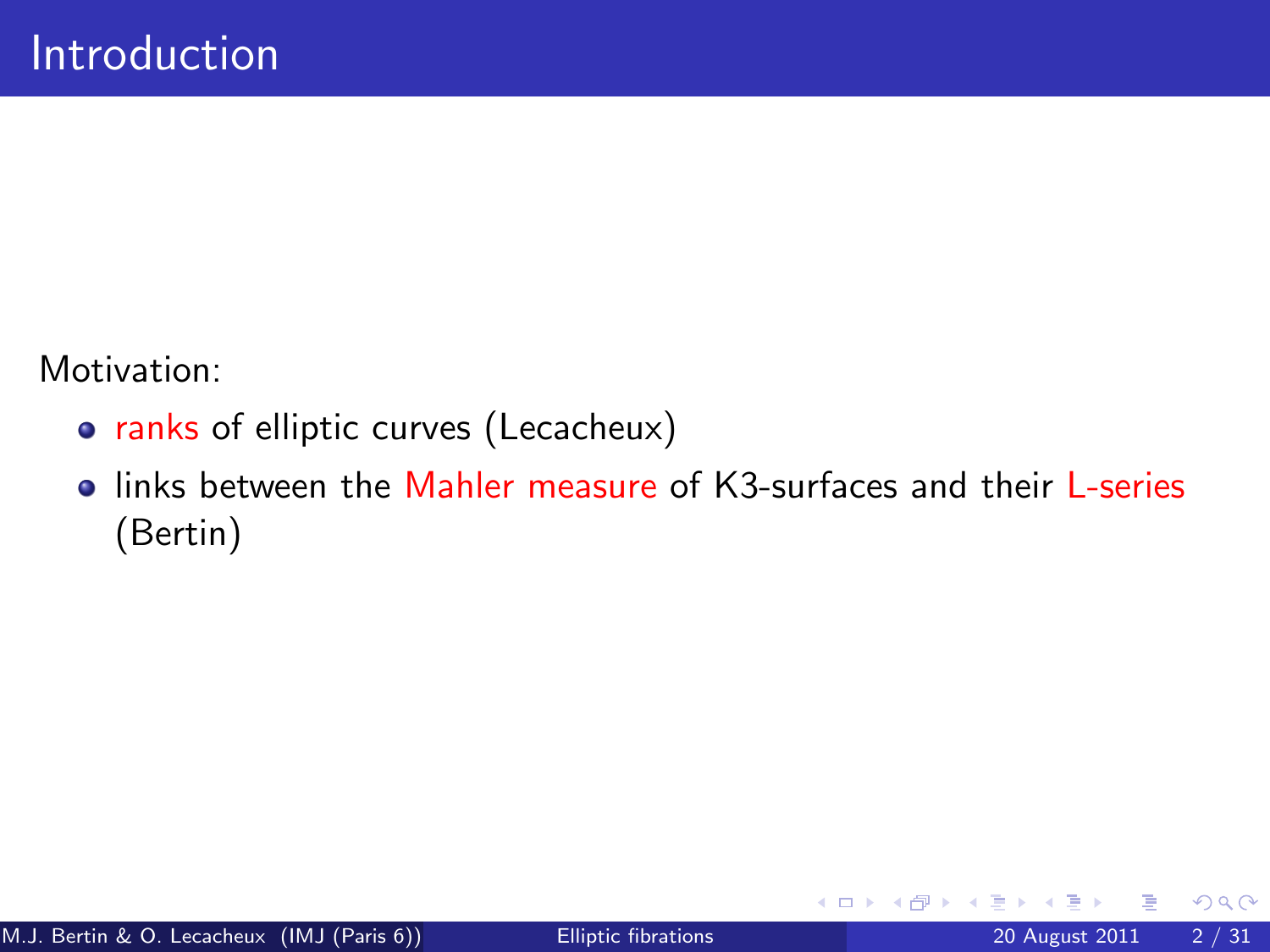The story begins with the family  $(Y_k)$  of K3-surfaces

$$
(Y_k)
$$
  $X + \frac{1}{X} + Y + \frac{1}{Y} + Z + \frac{1}{Z} = k$ 

For  $k=2,3,6,10,18,102,198$  and some rational  $k^2$ ,  $Y_k$  is a singular  $K3$ i.e. with Picard number  $\rho = 20$  (Boyd (computational), Schütt)

 $\bullet$  Y<sub>2</sub> has transcendental lattice

$$
\begin{pmatrix} 2 & 0 \\ 0 & 4 \end{pmatrix}.
$$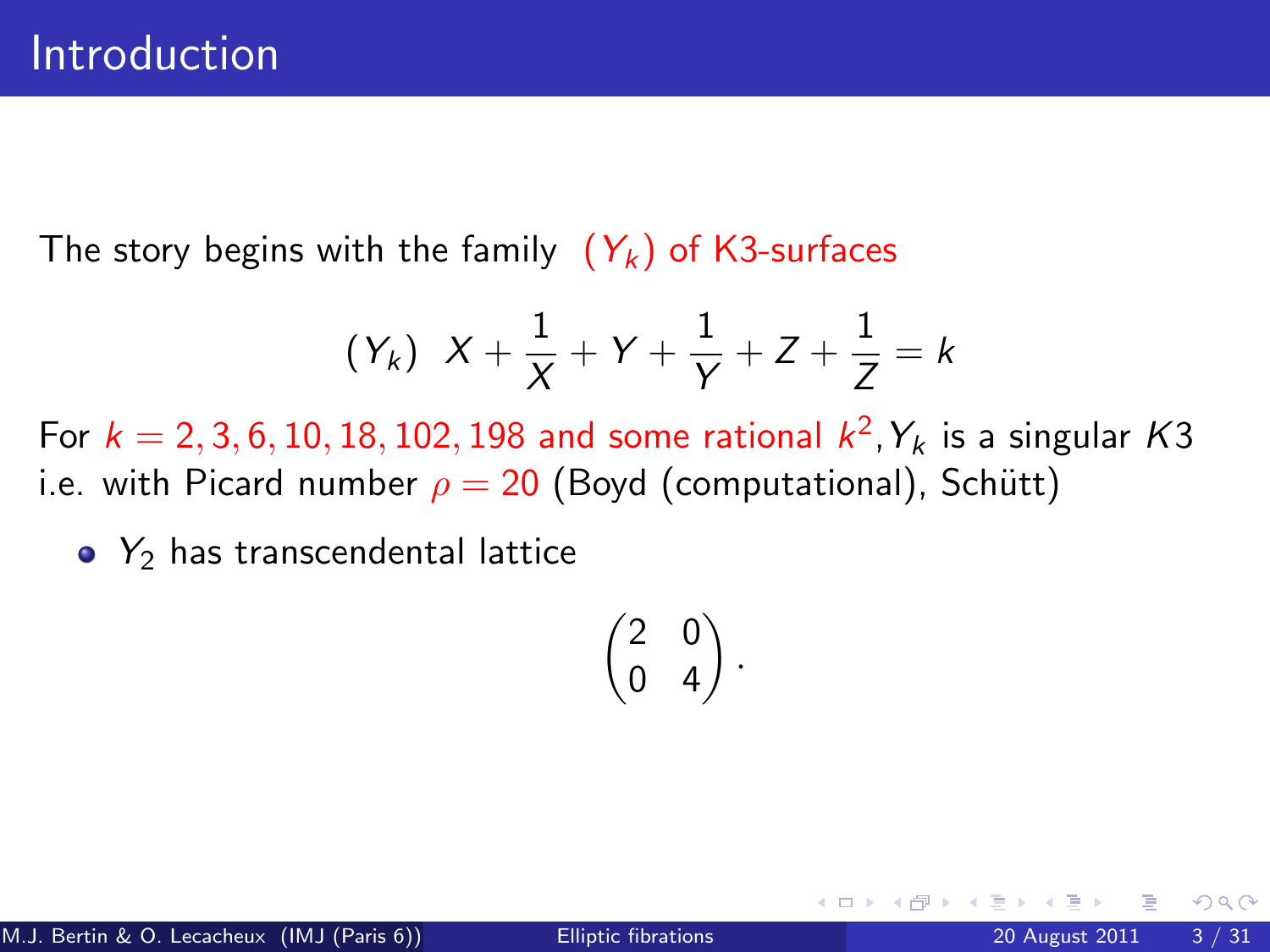• with the elliptic fibration of parameter  $X + Y + Z = s$ ,  $Y_2$  comes from the elliptic pencil of Beukers-Stienstra

$$
xyz + \tau(x+y)(x+z)(y+z) = 0
$$

where  $1/\tau = (s - 1)^2$ 

• with parameter s, the singular fibers are of Dynkin type  $A_{11}$ ,  $A_5$ ,  $2A_1$ or equivalently of Kodaira type  $I_1$ <sub>2</sub>,  $I_6$ ,  $2I_2$ ,  $2I_1$ and

Mordell-Weil group:  $\mathbb{Z}/6\mathbb{Z}$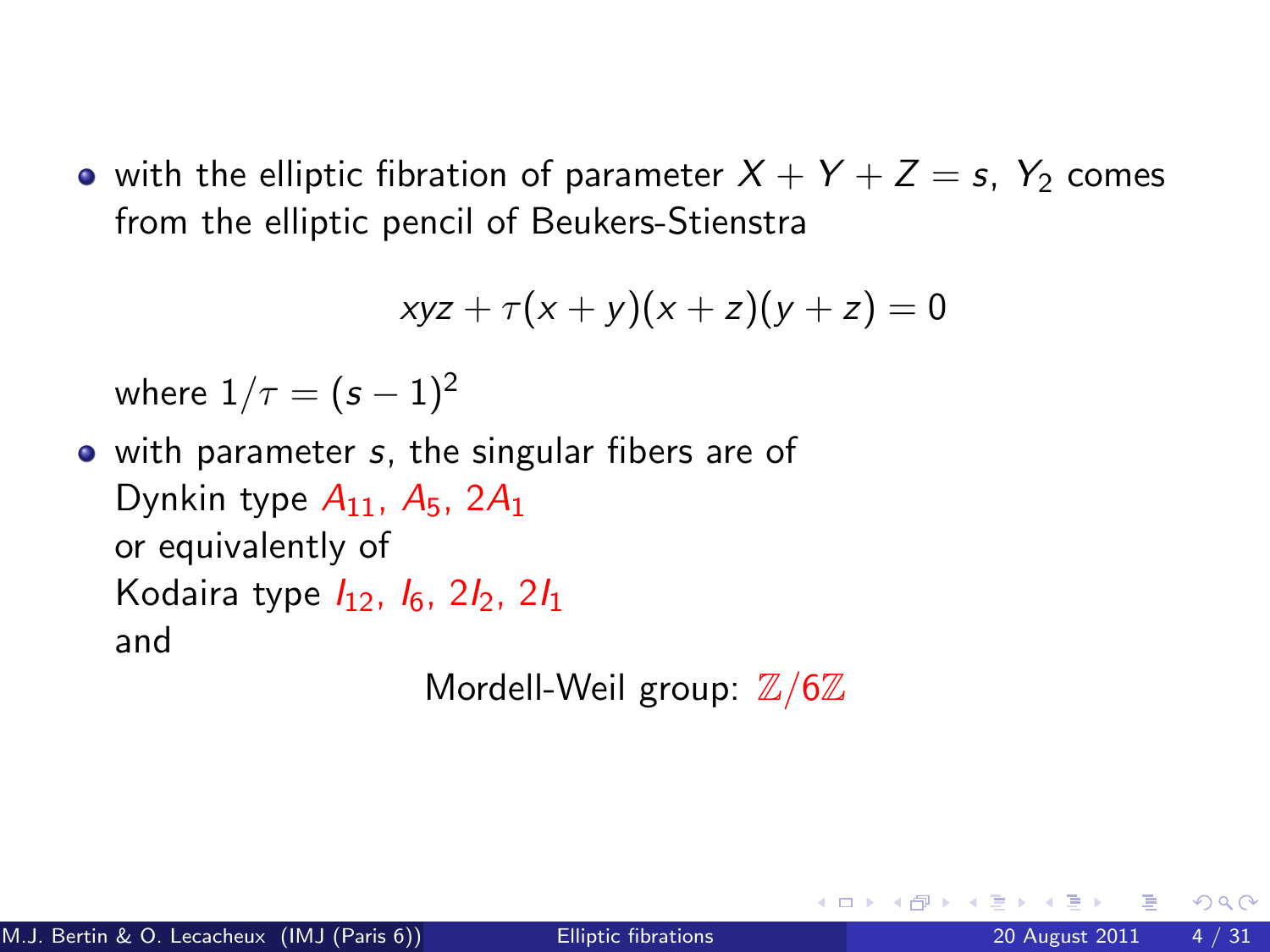$\bullet$  Y<sub>2</sub> carries also the structure of the modular elliptic surface for  $\Gamma_1(8)$ with parameter  $Z = s$ , the singular fibers are of Dynkin type  $2A_7$ ,  $A_3$ ,  $A_1$ i.e. Kodaira type  $2I_8$ ,  $I_4$ ,  $I_2$ ,  $2I_1$ Mordell-Weil group:  $\mathbb{Z}/8\mathbb{Z}$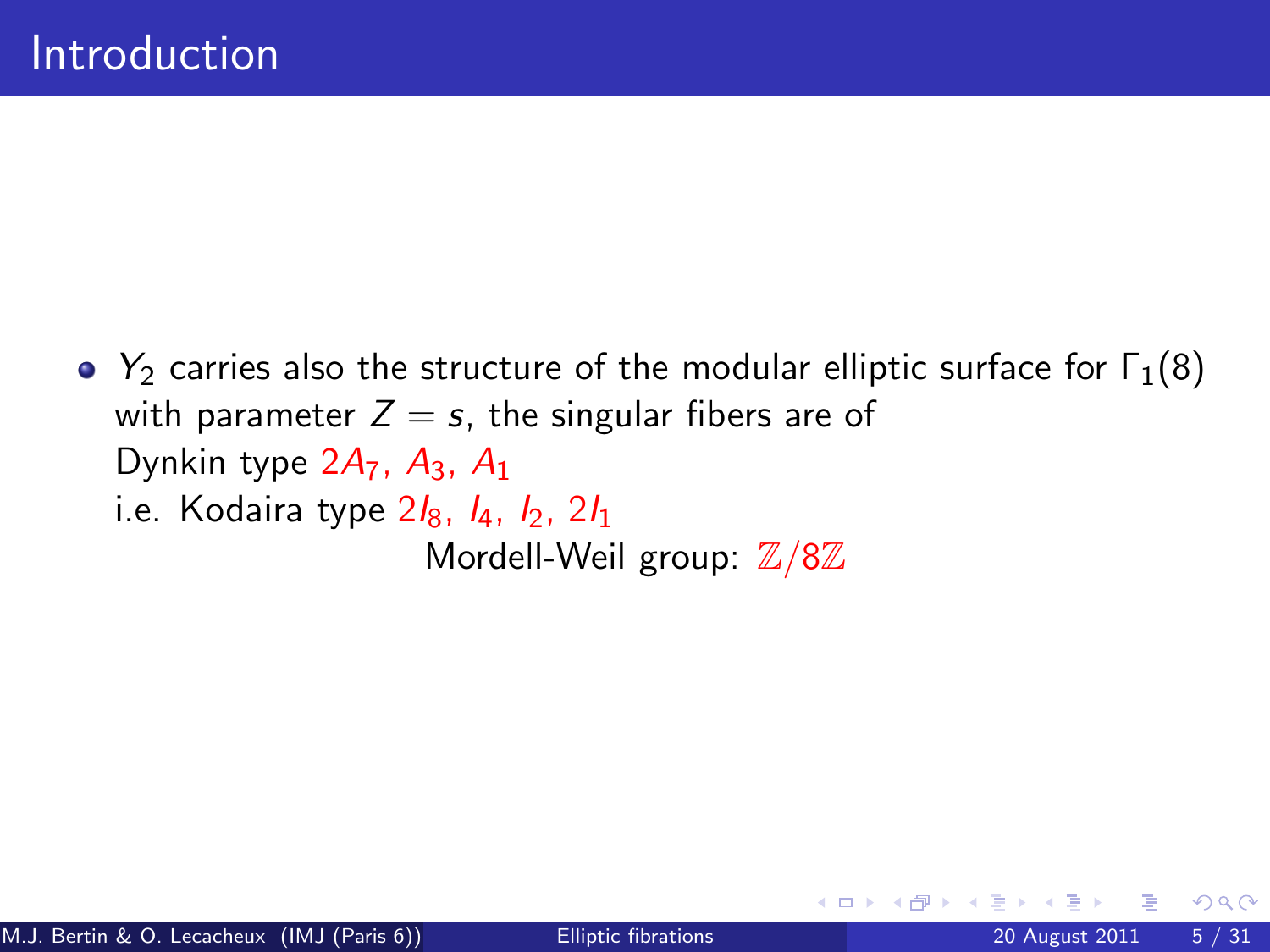Elkies gave a list of 11  $D < 0$  corresponding to a unique K3 over  $\mathbb Q$  with NS of rank 20 and discriminant  $-D$  consisting entirely of classes of divisors over Q For  $D = -8$ , he obtained a model

$$
y^2 = x^3 - 675x + 27(27t - 196 + \frac{27}{t})
$$

with  $2E_8$   $(= 2I\hspace{-0.1cm}I^*)$  fibers at  $t = 0$  and  $t = \infty$  and  $A_1$   $(= I_2)$  at  $t = -1$ M-W has rank 1 and no torsion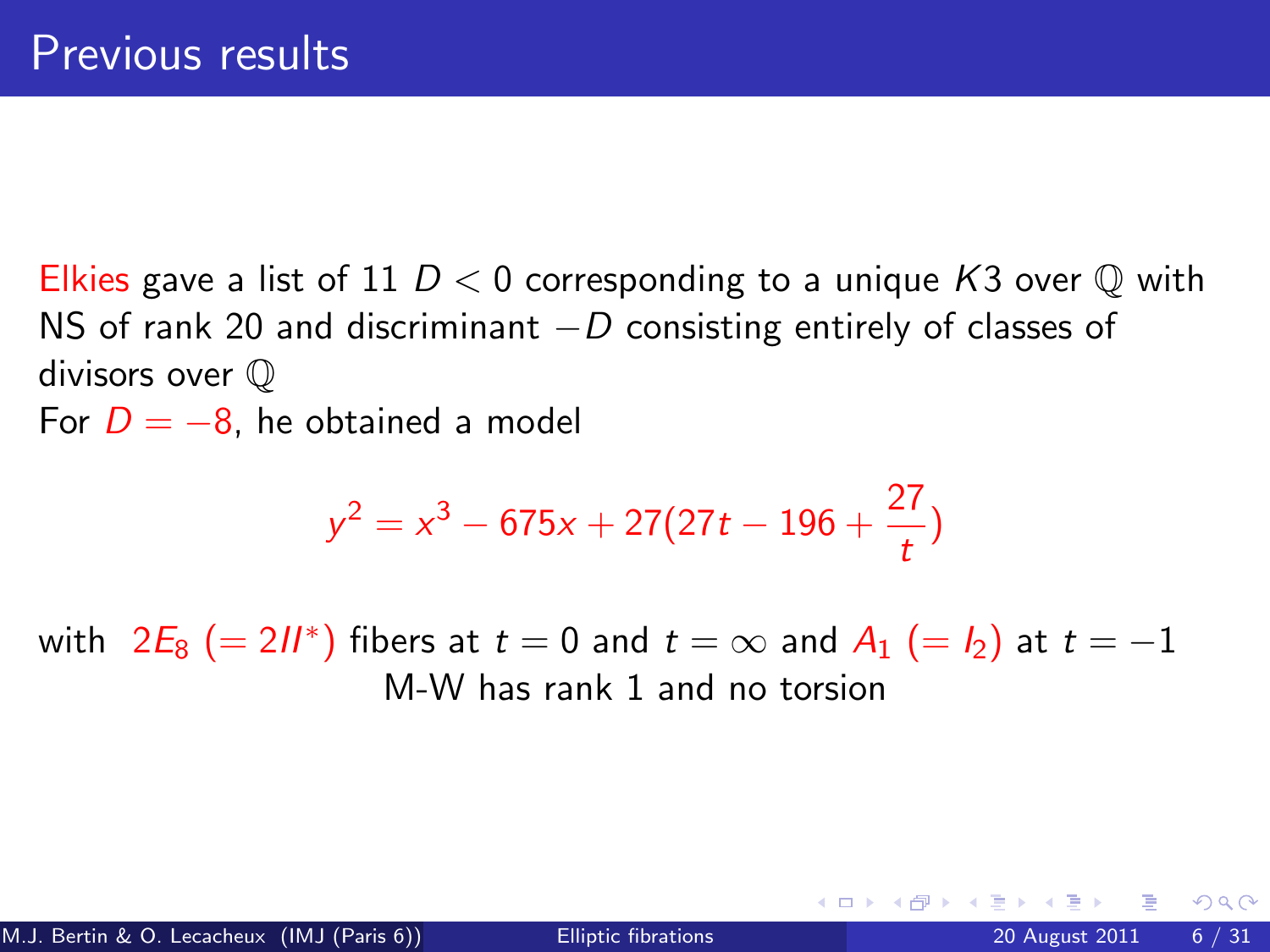Schütt proved the existence of K3 surfaces of Picard rank 20 over  $\mathbb Q$  and gave for the discriminant  $D = -8$  an elliptic fibration with singular fibers  $A_3$ ,  $E_7$ ,  $E_8$   $(I_4, III^*, II^*)$ 

4 0 8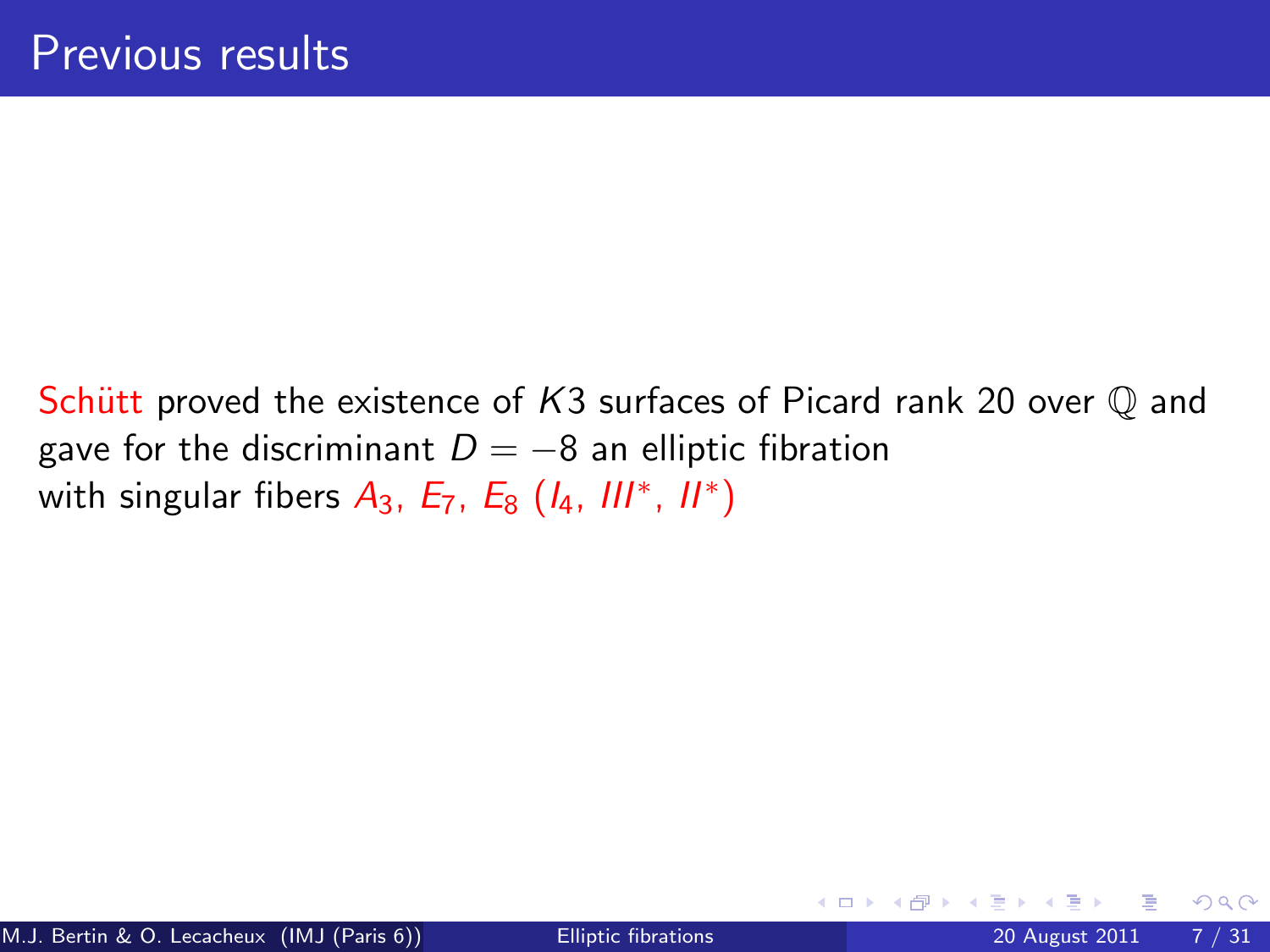Shimada & Zhang obtained a list, without equations but with M-W, of extremal K3 surfaces.

In particuliar 14 extremal elliptic  $K3$  with transcendental lattice

$$
\begin{pmatrix} 2 & 0 \\ 0 & 4 \end{pmatrix}.
$$

4 0 8

 $QQQ$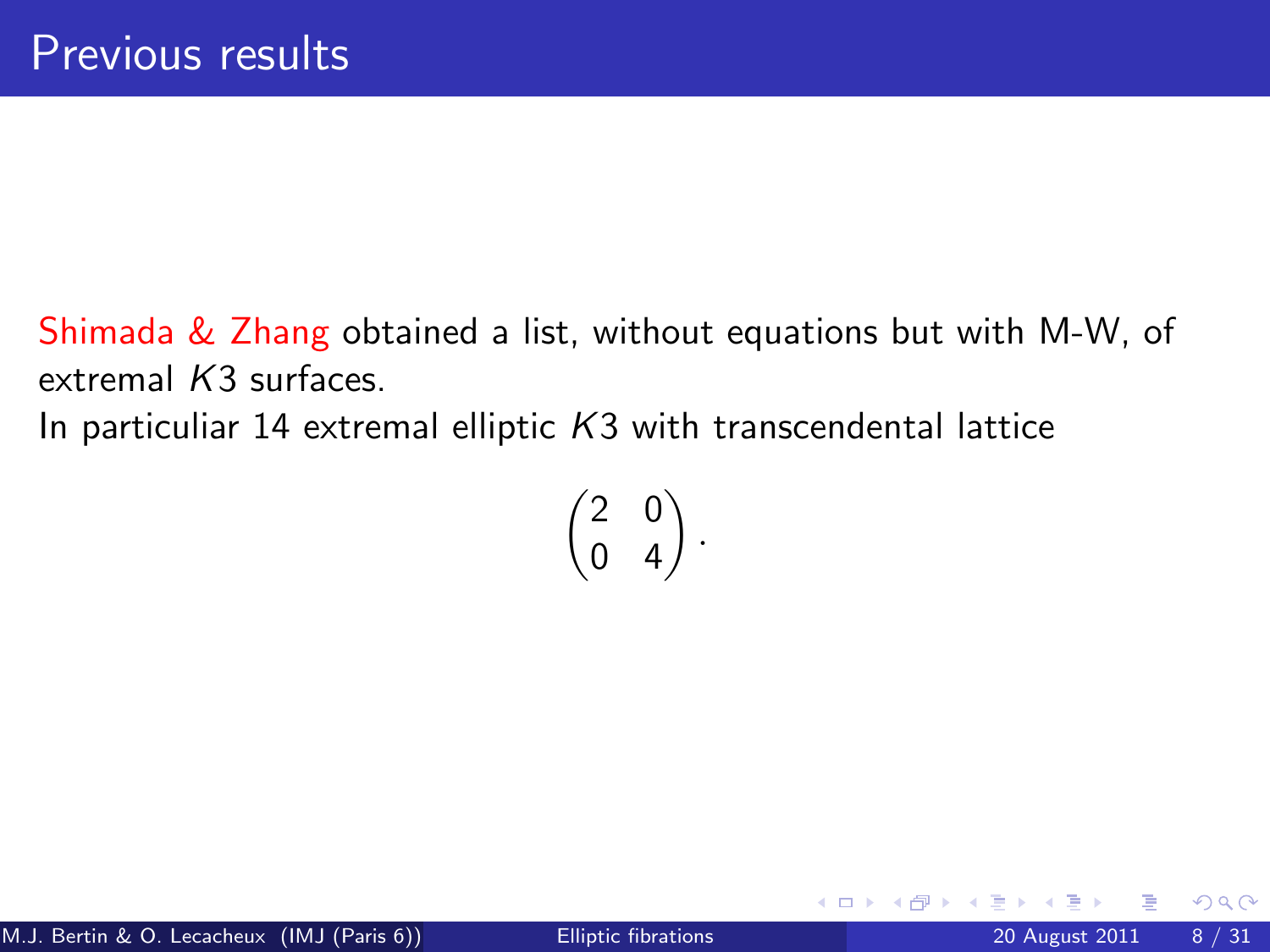#### Theorem

(B-L) There are 30 elliptic fibrations with section, distinct up to isomorphism, on the elliptic surface

$$
X + \frac{1}{X} + Y + \frac{1}{Y} + Z + \frac{1}{Z} = 2,
$$

listed with the rank and torsion of their Mordell-Weil group. The list contains 14 fibrations of rank 0, 13 fibrations of rank 1 and 3 fibrations of rank 2.

For each fibration, a Weierstrass model is determined.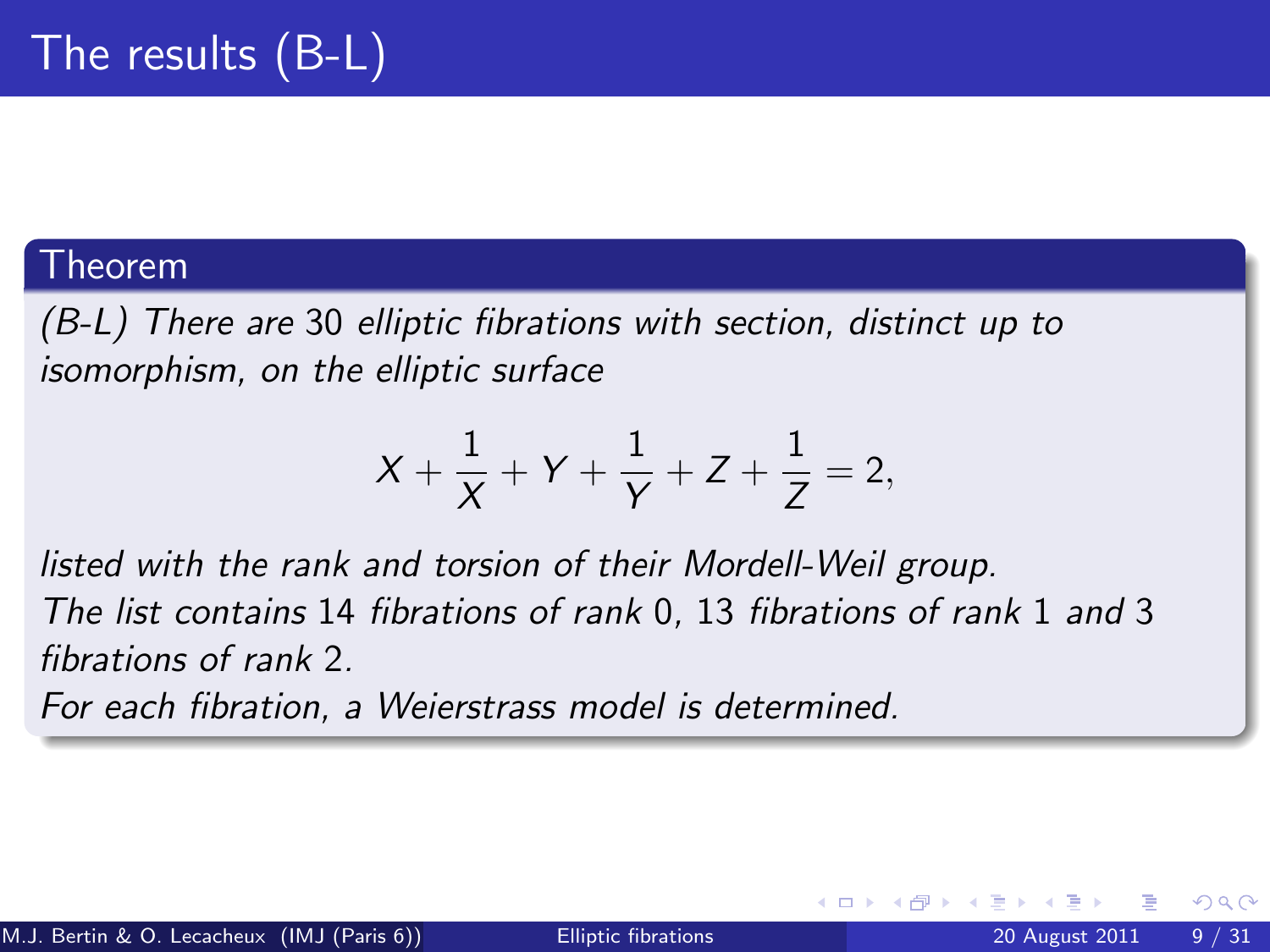| parameter | singular fibers                    | type of reductible fibers | Rank | Torsion      |
|-----------|------------------------------------|---------------------------|------|--------------|
| $1 - s$   | $2I_8$ , $I_4$ , $I_2$ , $2I_1$    | $A_1, A_3, A_7, A_7$      | 0    | 8            |
| $2-k$     | $l_1^*, l_{12}, l_2, 3l_1$         | $A_{11}, A_1, D_5$        | 1    | 4            |
| $3 - v$   | $I_8, I_{10}, 6I_1$                | $A_7, A_9$                | 2    | 0            |
| $4 - a$   | $I_8, I_1^*, I_6, 3I_1$            | $D_5, A_5, A_7$           | 1    | 0            |
| $5-d$     | $2l_2^*, l_2, l_0^*$               | $A_1, D_4, 2D_6$          | 1    | $2 \times 2$ |
| $6-p$     | $l_2^*, l_4^*, l_2, l_4$           | $A_1, D_6, A_3, D_8$      | 0    | $2 \times 2$ |
| $7-w$     | $I_6$ , $I_{12}$ , $2I_2$ , $2I_1$ | $A_5, A_1, A_1A_{11}$     | 0    | 6            |
| $8-b$     | $2IV^*, I_6, 2I_1$                 | $A_5, E_6, E_6$           | 1    | 3            |
| $9-r$     | $l_6^*, l_2^*, l_2, 2l_1$          | $D_6, A_1, D_{10}$        | 1    | 0            |
| $10 - e$  | $III^*, I_4^*, 2I_2, I_1$          | $A_1, A_1, D_8, E_7$      | 1    | 2            |
| $11-f$    | $III^*, II^*, I_4, I_1$            | $E_7, A_3, E_8$           | 0    | 0            |
| $12-g$    | $2III^*, I_4, I_2$                 | $E_7, E_7, A_1, A_3$      | 0    | 2            |
| $13-h$    | $2II^*, I_2, 2I_1$                 | $A_1, E_8, E_8$           | 1    | 0            |
| $14-t$    | $2l_4^*, l_2, 2l_1$                | $A_1, D_8, D_8$           |      | $2_{\equiv}$ |

M.J. Bertin & O. Lecacheux (IMJ (Paris 6)) [Elliptic fibrations](#page-0-0) 20 August 2011 10 / 31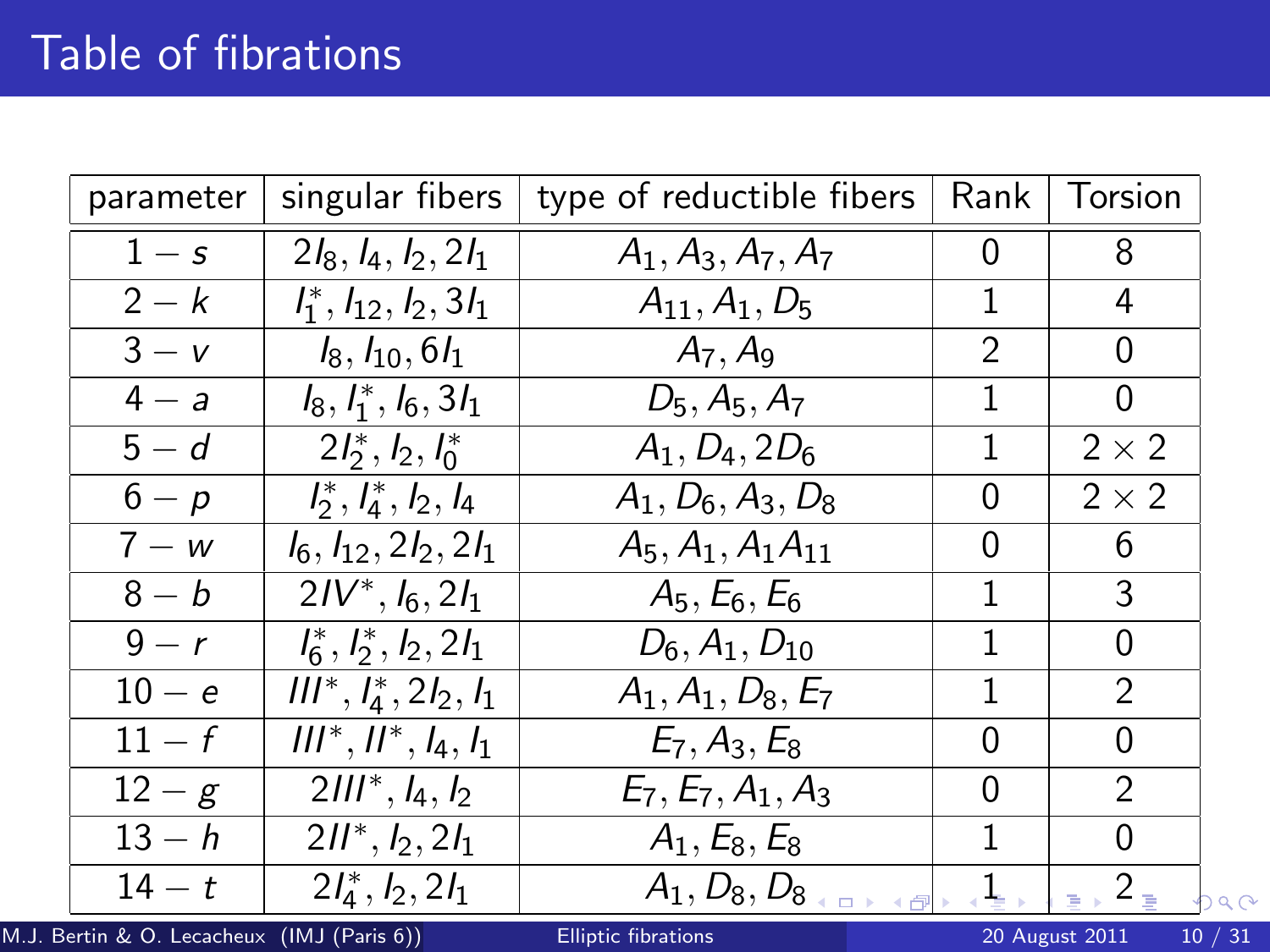| parameter     | singular fibers              | type of reductible fibers | Rank           | Torsion                                |
|---------------|------------------------------|---------------------------|----------------|----------------------------------------|
| $15 - 1$      | $I_{10}, I_3^*, 5I_1$        | $A_9, D_7$                | $\overline{2}$ | 0                                      |
| $16 - o$      | $l_{12}^*, l_2, 4l_1$        | $A_1, D_{16}$             | 1              | $\overline{2}$                         |
| $17 - q$      | $I_{10}^*, I_4, I_2, 2I_1$   | $A_3, A_1, D_{14}$        | 0              | $\overline{2}$                         |
| $18 - m$      | $I_{16}$ , 3 $I_2$ , 2 $I_1$ | $A_1, A_1, A_1, A_{15}$   | 0              | 4                                      |
| $19 - n$      | $I_{16}$ , $I_2$ , 6 $I_1$   | $A_1, A_{15}$             | 2              | 0                                      |
| $20 - i$      | $IV^*, I_{12}, I_2, 2I_1$    | $A_{11}, E_6, A_1$        | 0              | 3                                      |
| $21 - c$      | $I_{18}$ , 6 $I_1$           | $A_{17}$                  | 1              | 3                                      |
| $22 - u$      | $l_8^*, l_1^*, l_2, l_1$     | $A_1, D_5, D_{12}$        | 0              | $\overline{2}$                         |
| $23 - i$      | $l_{13}^*, l_2, 3l_1$        | $A_1D_{17}$               | 0              | 0                                      |
| $24 - \psi$   | $III^*, I_6^*, 3I_1$         | $E_7D_{10}$               | 1              | $\overline{2}$                         |
| $25 - \delta$ | $l_5^*, ll^*, l_2, 2l_1$     | $E_8, A_1D_9$             | 0              | 0                                      |
| $26 - \pi$    | $l_3^*, l_6^*, l_2, l_1$     | $A_1, D_{10}, D_7$        | 0              | $\overline{2}$                         |
| $27 - \mu$    | $IV^*, I_{10}, 2I_2, 2I_1$   | $A_9, A_1, A_1, E_6$      | 1              | 0                                      |
| $28 - \alpha$ | $I_0^*, I_{14}, 4I_1$        | $D_4, A_{13}$             | 1              | 0                                      |
| $29 - \beta$  | $III^*, I_2^*, I_1^*$        | $E_7, D_6, D_5$           | 0              | $\overline{2}$                         |
| $30 - \phi$   | $III^*, I_7^*, 2I_1$         | $E_7, D_{11}$             | 0              | 0<br>$\mathcal{Q} \propto \mathcal{Q}$ |

M.J. Bertin & O. Lecacheux (IMJ (Paris 6)) **[Elliptic fibrations](#page-0-0)** 20 August 2011 11 / 31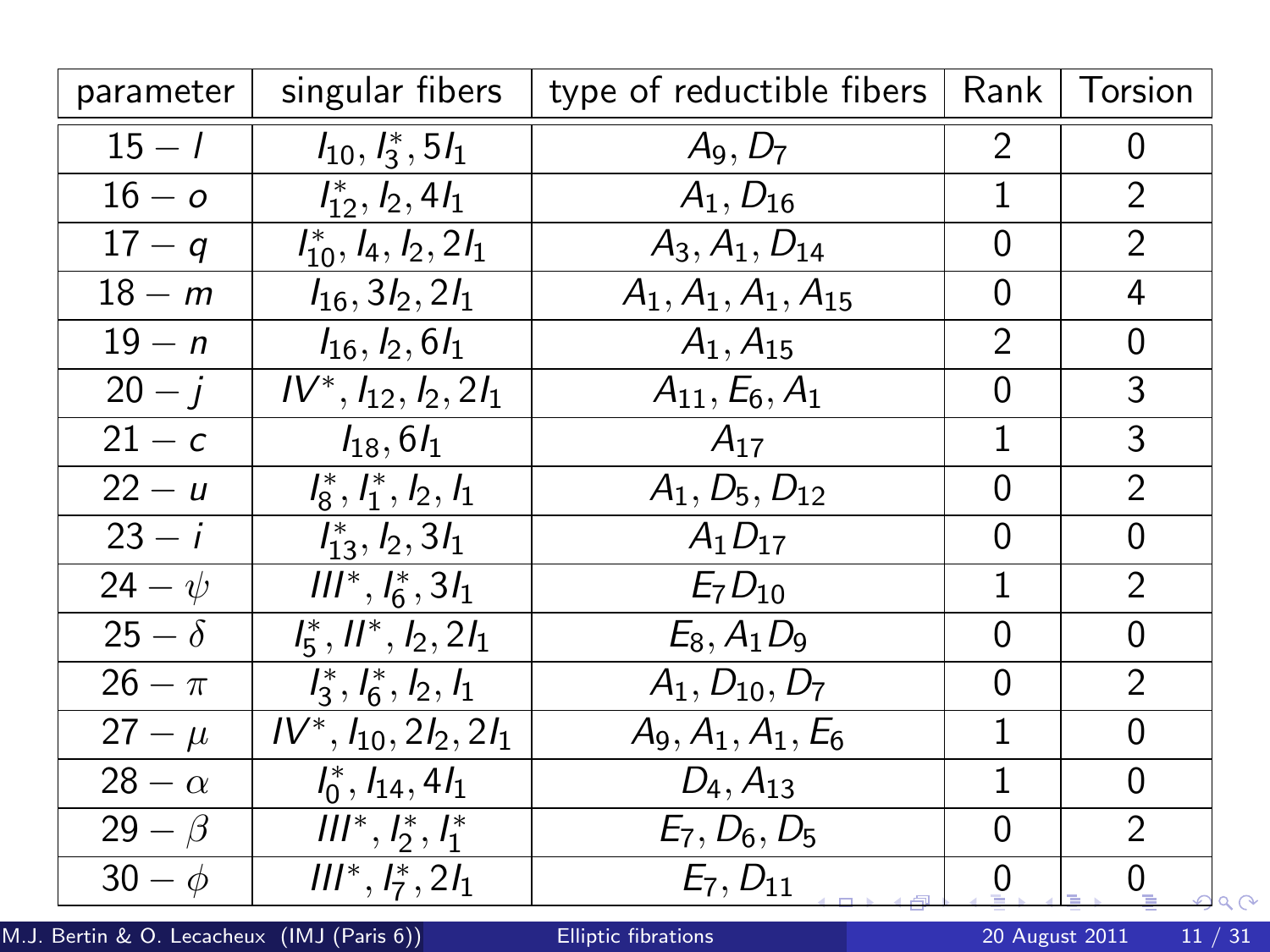## Dynkin diagrams of root lattices



4 0 8

э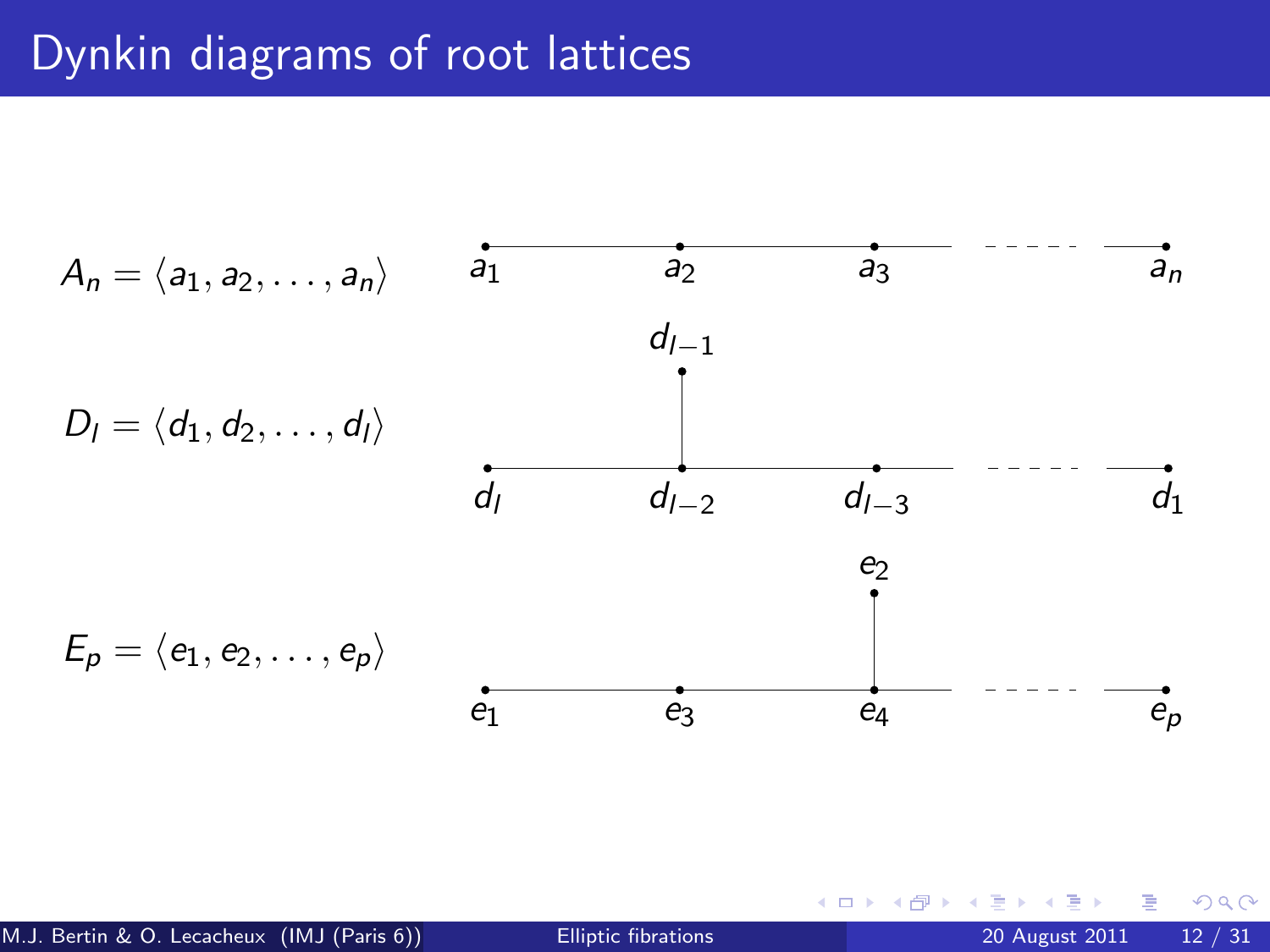## Extended Dynkin diagrams



す日→

 $\rightarrow$ 

∍

<span id="page-12-0"></span>Þ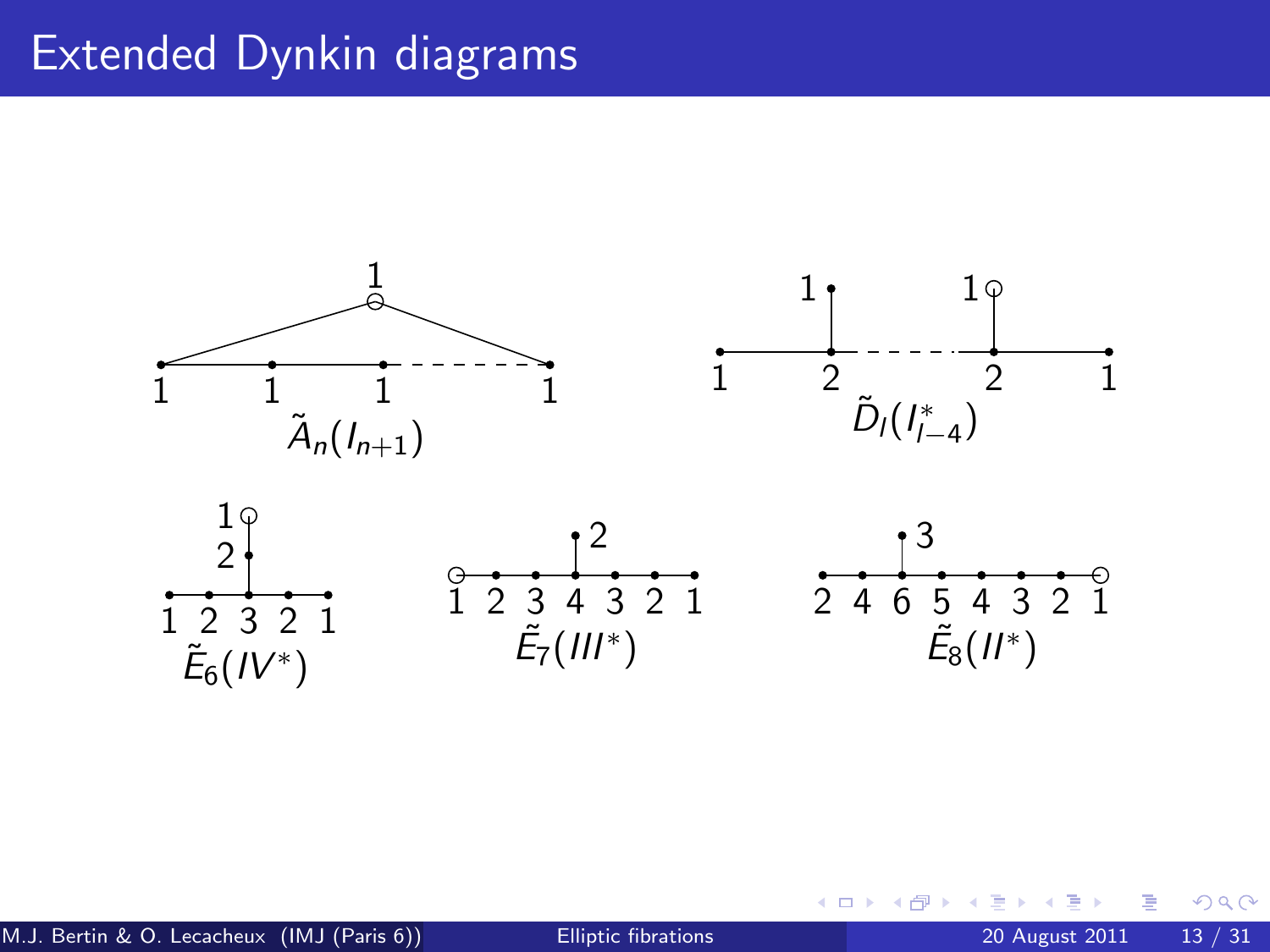#### • The trivial lattice  $T(X)$

$$
T(X)=<\bar{O}, F> \oplus_{v\in S} T_v
$$

where  $\overline{O}$  denotes the zero section, F the general fiber, S the points of C corresponding to the singular fibers and  $T_v$  the lattice generated by the fiber components except the zero component.

• The frame  $W(X)$ 

<span id="page-13-0"></span>
$$
W(X)=\langle \overline{O},F\rangle^{\perp} \subset NS(X).
$$

The frame  $W(X)$  is a negative-definite even lattice of rank  $\rho(X) - 2$ .

 $MWL(X) = W(X)/W(X)_{\text{root}}$  (MW)<sub>tors</sub> =  $W(X)_{\text{root}}/W(X)_{\text{root}}$  $T(X) = U \oplus W(X)_{\text{root}}$ .

The bar denotes the primitive closure of a [se](#page-12-0)t [i](#page-14-0)[n](#page-12-0)[sid](#page-13-0)[e](#page-14-0) [an](#page-0-0)[ot](#page-30-0)[he](#page-0-0)[r.](#page-30-0)

 $\bullet$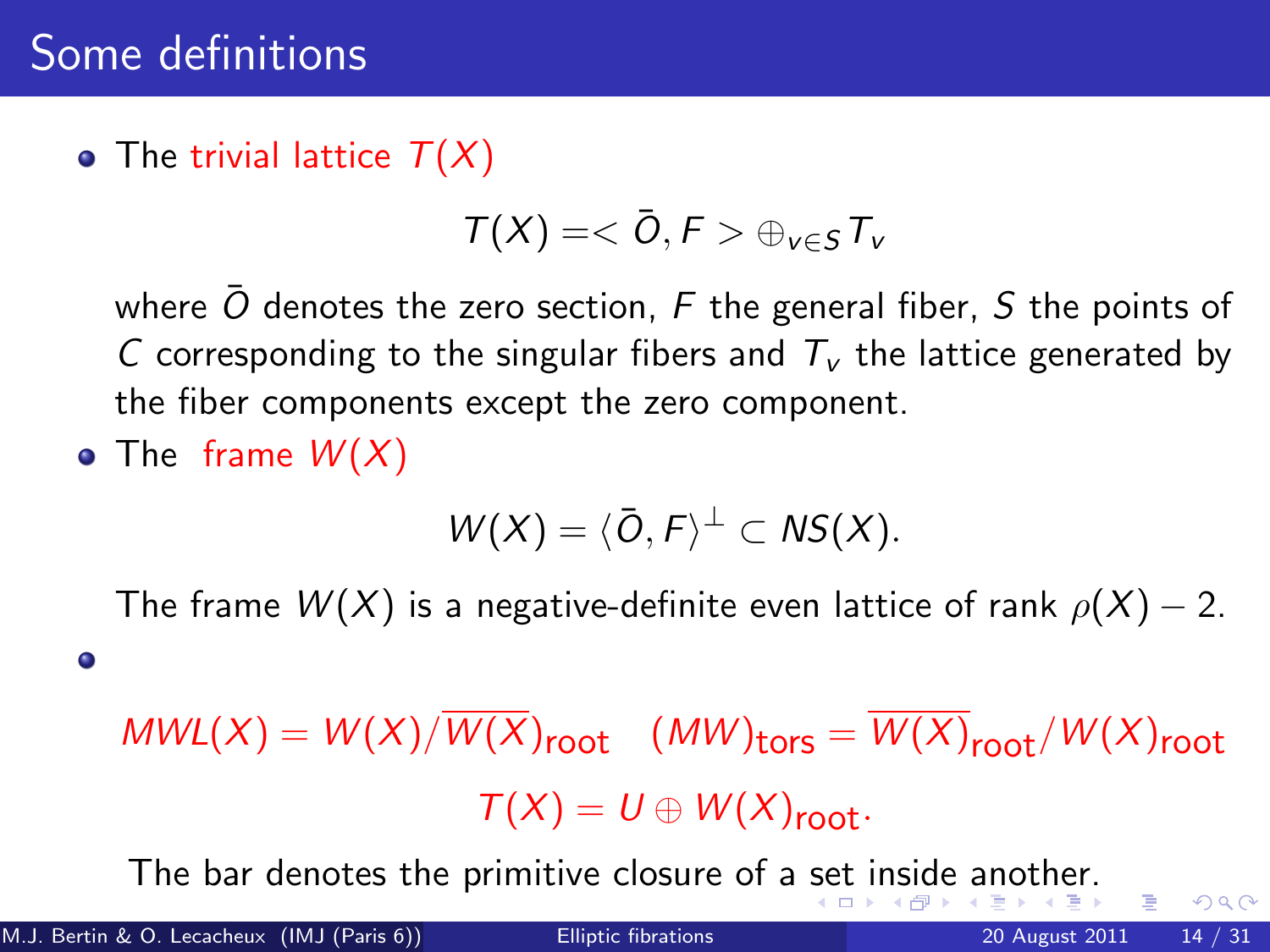Fact Up to isomorphism, there is only a finite number of elliptic fibrations

#### <span id="page-14-0"></span>Nishiyama's method

• Idea: embed the frames of all elliptic fibrations into an unimodular lattice of rank 24,i.e. a Niemeier lattice given in the following table.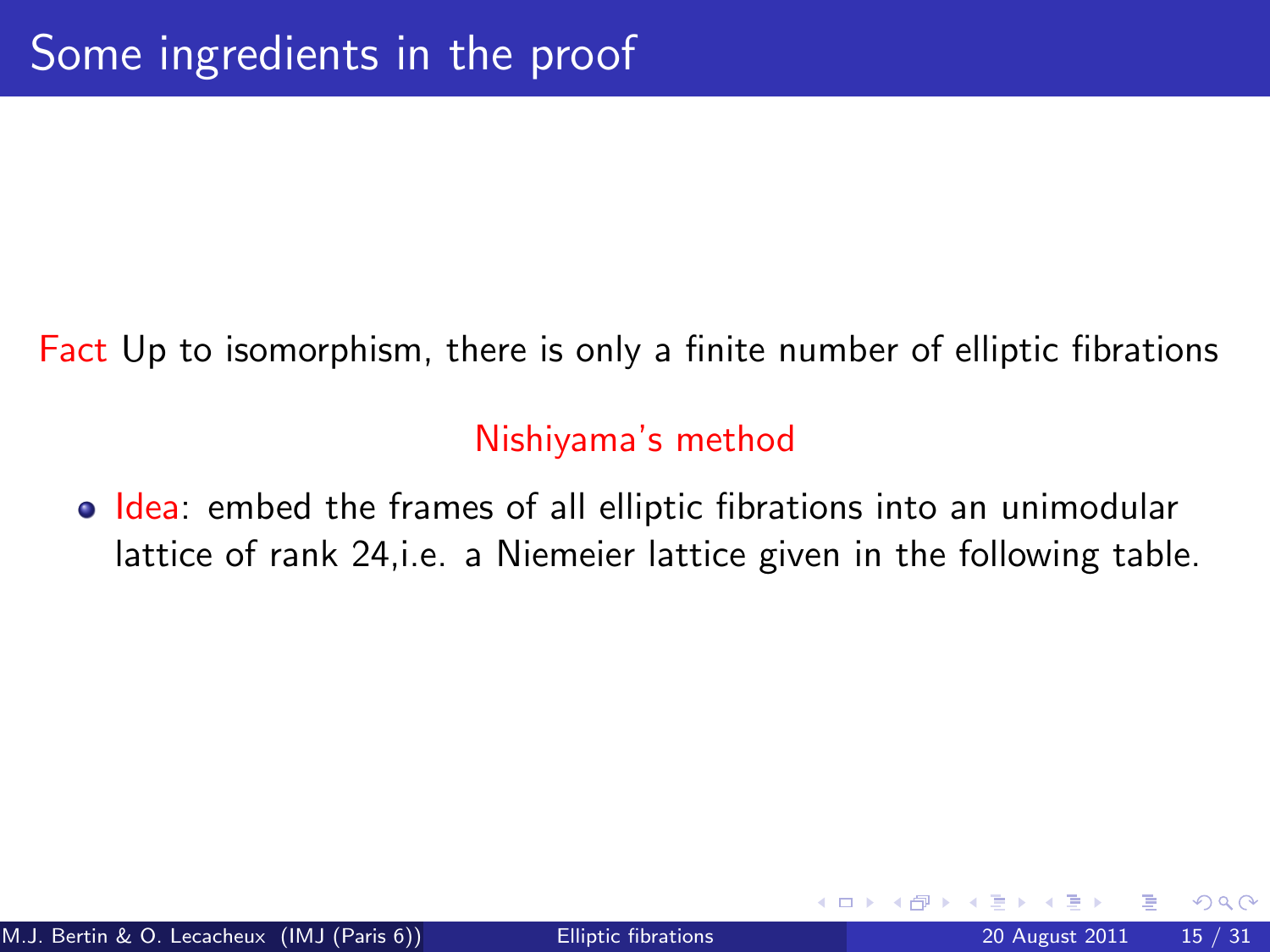| Lroot                                     | $L/L_{\text{root}}$                                     | Lroot                                  | $L/L_{\text{root}}$                                        |
|-------------------------------------------|---------------------------------------------------------|----------------------------------------|------------------------------------------------------------|
| $E_8^3$                                   | (0)                                                     | $D_5^{\oplus 2} \oplus A_7^{\oplus 2}$ | $\mathbb{Z}/4\mathbb{Z} \oplus \mathbb{Z}/8\mathbb{Z}$     |
| $E_8 \oplus D_{16}$                       | $\mathbb{Z}/2\mathbb{Z}$                                | $\overline{A_{g}^{\oplus 3}}$          | $\mathbb{Z}/3\mathbb{Z} \oplus \mathbb{Z}/9\mathbb{Z}$     |
| $\overline{E_7^{\oplus 2} \oplus D_{10}}$ | $(\mathbb{Z}/2\mathbb{Z})^2$                            | $A_{24}$                               | $\mathbb{Z}/5\mathbb{Z}$                                   |
| $E_7 \oplus A_{17}$                       | $\mathbb{Z}/6\mathbb{Z}$                                | $A_{12}^{\oplus 2}$                    | $\mathbb{Z}/13\mathbb{Z}$                                  |
| $D_{24}$                                  | $\mathbb{Z}/2\mathbb{Z}$                                | $\overline{D_4^{\oplus 6}}$            | $(\mathbb{Z}/2\mathbb{Z})^6$                               |
| $D_{12}^{\oplus 2}$                       | $(\mathbb{Z}/2\mathbb{Z})^2$                            | $D_4 \oplus A_5^{\oplus 4}$            | $\mathbb{Z}/2\mathbb{Z} \oplus (\mathbb{Z}/6\mathbb{Z})^2$ |
| $\overline{D_8^{\oplus 3}}$               | $(\mathbb{Z}/2\mathbb{Z})^3$                            | $\bar{A}^{\oplus 4}_{\underline{6}}$   | $(\mathbb{Z}/7\mathbb{Z})^2$                               |
| $D_9\oplus A_{15}$                        | $\mathbb{Z}/8\mathbb{Z}$                                | $\overline{A^{\oplus 6}_4}$            | $(\mathbb{Z}/5\mathbb{Z})^3$                               |
| $E_6^{\oplus 4}$                          | $(\mathbb{Z}/3\mathbb{Z})^{\mathbb{Z}}$                 | $\overline{A_3^{\oplus 8}}$            | $(\mathbb{Z}/4\mathbb{Z})^4$                               |
| $E_6 \oplus D_7 \oplus A_{11}$            | $\mathbb{Z}/12\mathbb{Z}$                               | $A_2^{\oplus 12}$                      | $(\mathbb{Z}/3\mathbb{Z})^6$                               |
| $\overline{D_6^{\oplus 4}}$               | $(\mathbb{Z}/2\mathbb{Z})^4$                            | $A_1^{\oplus 24}$                      | $(\mathbb{Z}/2\mathbb{Z})^{12}$                            |
| $D_6 \oplus A_9^{\oplus 2}$               | $\mathbb{Z}/2\mathbb{Z} \oplus \mathbb{Z}/10\mathbb{Z}$ | 0                                      | $\Lambda_{24}$                                             |

Þ  $\sim$ ×

**≮ロ ▶ ⊀ 伊 ▶ ⊀** 

重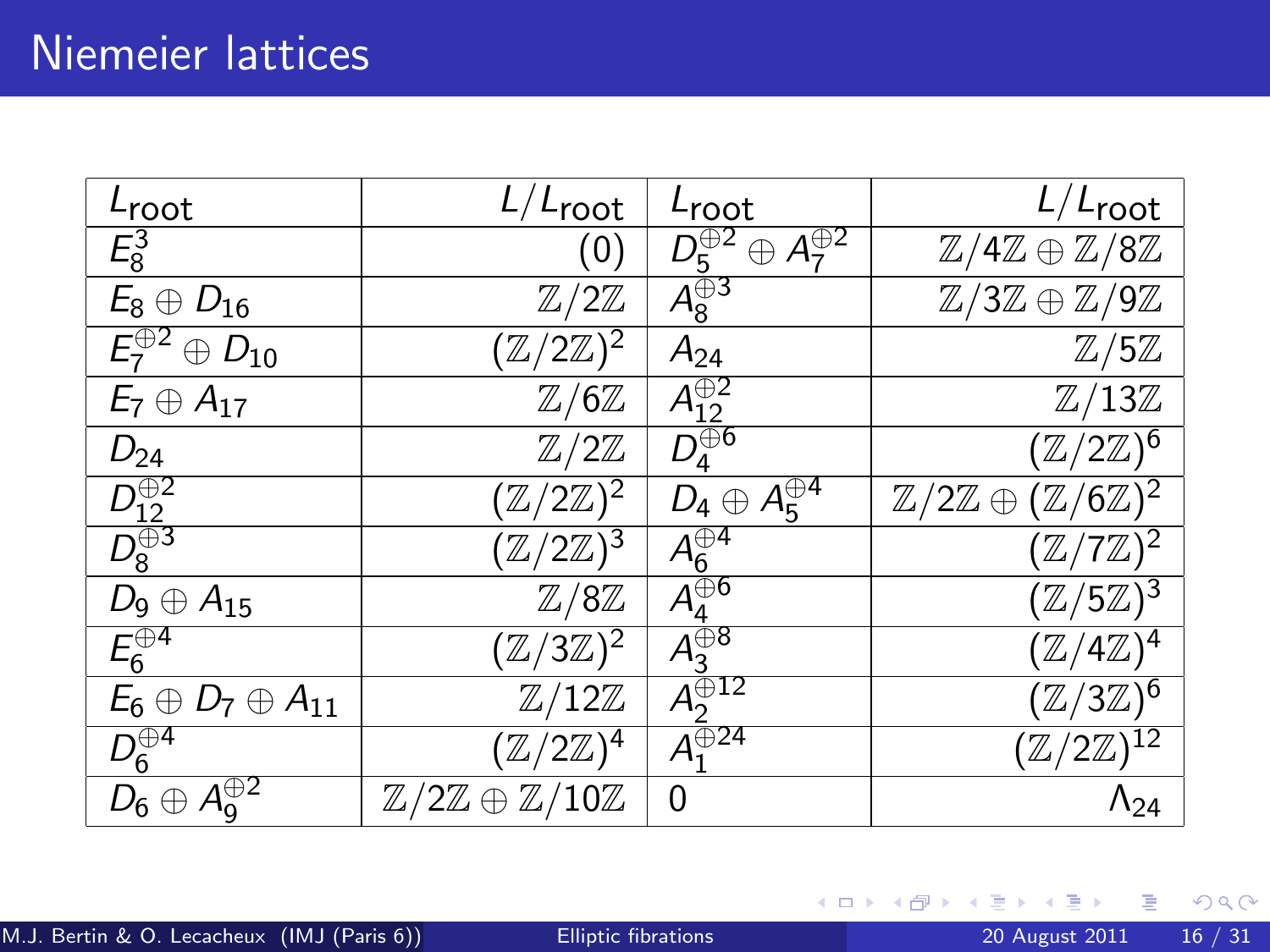Let  $q_l$  denote the discriminant quadratic form of L.

 $\bullet$  Determine an even negative-definite lattice M such that

 $q_M = -q_{NS(X)}$  rk $(M) + \rho(X) = 26$ 

 $\bullet$  By Nikulin's theorem,  $M \oplus W(X)$  admits a Niemeier lattice L as an overlattice such that the embeddings of M and  $W(X)$  into L are primitive and satisfy

$$
M_L^{\perp} = W(X), \quad W(X)_L^{\perp} = M.
$$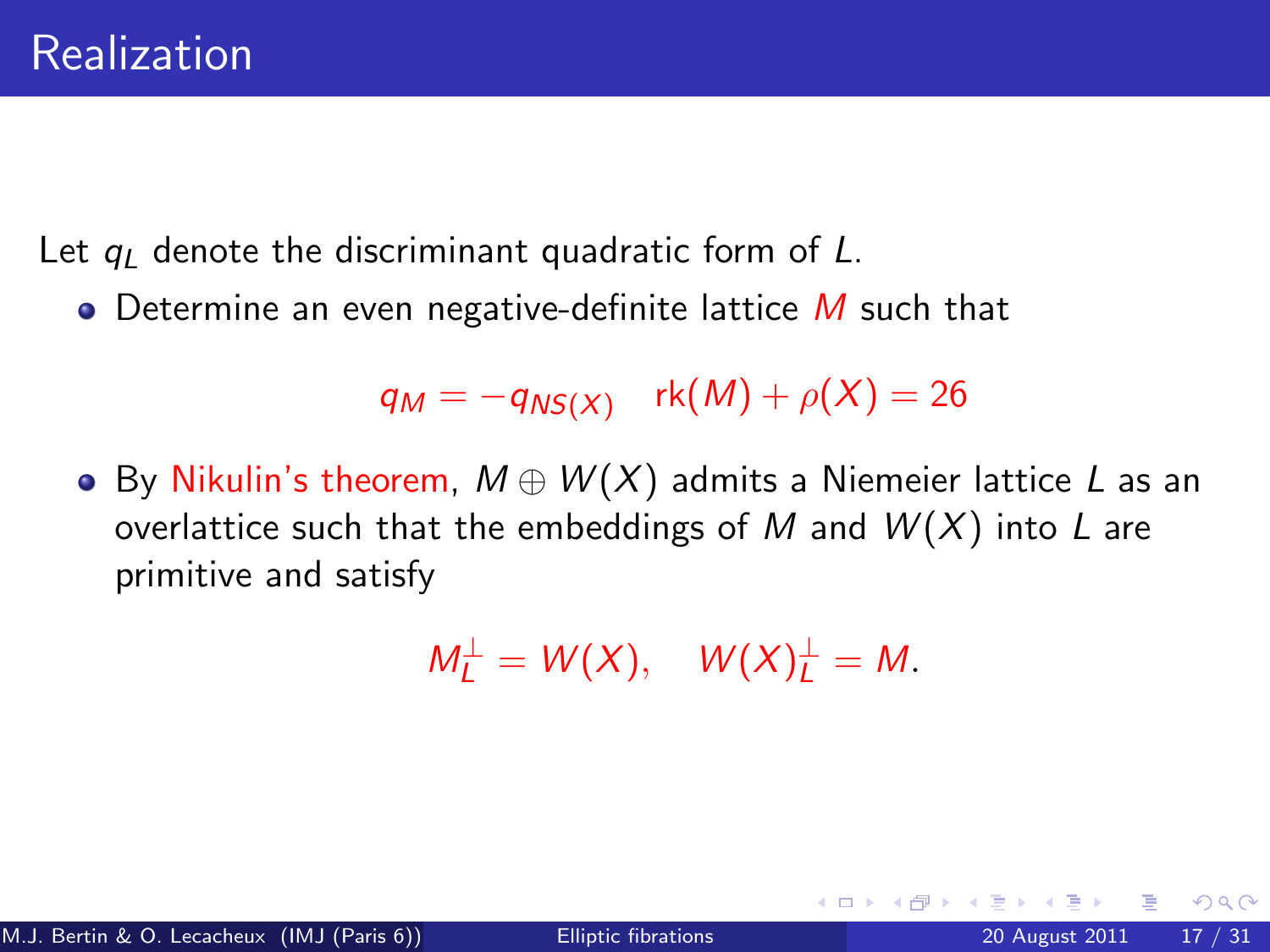cf. Schütt & Shioda, Elliptic surfaces in Adv. stud. in Pure Math. (2010) Let  $\mathbb{T}(X)$  the transcendental lattice, i.e.

$$
\mathbb{T}(X) = NS(X)^{\perp} \subset H^{2}(X, \mathbb{Z})
$$
  
\n
$$
\text{rk}(\mathbb{T}(X)) = r = 22 - \rho(X) \quad \text{signature} = (2, 20 - \rho(X))
$$
  
\nLet  $t = r - 2$ .  
\nBy Nikulin's theorem on signatures, since  $U^{t} \oplus E_{8}$  is an even unir

nodular lattice

$$
\underbrace{\mathbb{T}(X)[-1]}_{\text{signature}(20-\rho(X),2)} \overrightarrow{\text{primitive}} \underbrace{\qquad \qquad U^t \oplus E_8}_{(20-\rho(X),20-\rho(X)+8)}
$$

$$
M=\mathbb{T}(X)[-1]^\perp\hookrightarrow U^t\oplus E_8
$$

And

4 0 8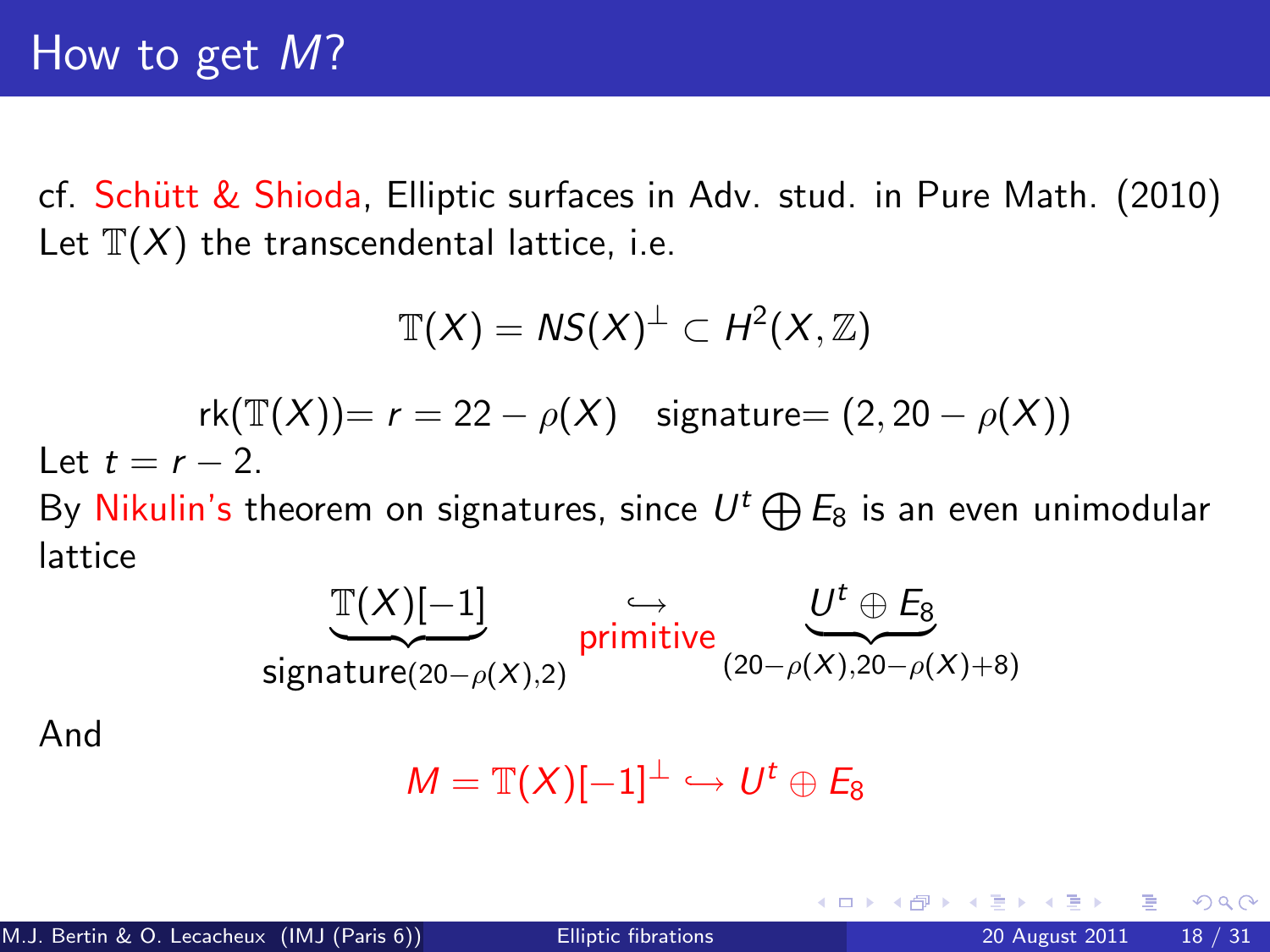By construction, M is a negative definite lattice of rank  $2t + 8 - r = r + 4 = 26 - \rho(X)$ . Again by Nikulin

$$
q_M = -q_{\mathbb{T}(X)[-1]} = q_{\mathbb{T}(X)} = -q_{\mathsf{NS}(X)}.
$$

So M has the required shape. Now, for

 $\mathbb{T}(X) = \begin{pmatrix} 2 & 0 \ 0 & 4 \end{pmatrix}$ 

we get

 $M = A_1 \oplus D_5.$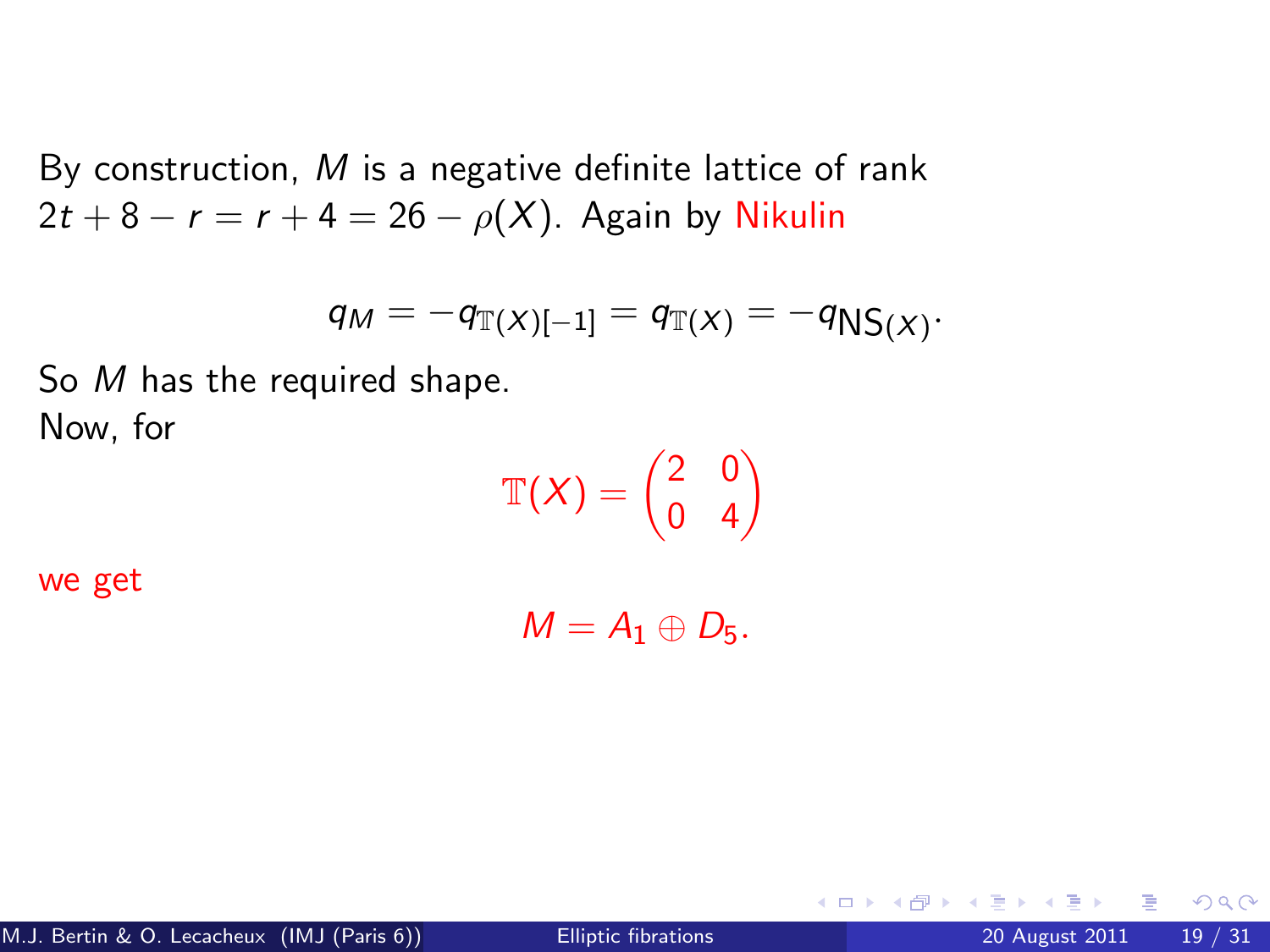### Torsion

Denote  $N := M^{\perp}$  into  $L_{\text{root}}$  and  $W = M^{\perp}$  into L.

• Since M satisfies  $M_{\text{root}} = M$ ,

M primitively embedded in  $L_{\text{root}} \iff M$  primitively embedded in L

 $N_{\text{root}} = W_{\text{root}}$ 

• Rank of the Mordell-Weil =  $rk(W) - rk(W_{\text{root}})$ 

$$
\color{blue}\bullet
$$

$$
(MW)_{tors} = \overline{W}_{root}/W_{root}
$$

- If det  $N = \det M$ , then the Mordell-Weil group is torsion-free.
- If  $r = 0$ , then the Mordell-Weil group is isomorphic to  $W/N$ .
- In general,

$$
\overline{W}_{\text{root}}/W_{\text{root}} \subset W/N \subset L/L_{\text{root}}.
$$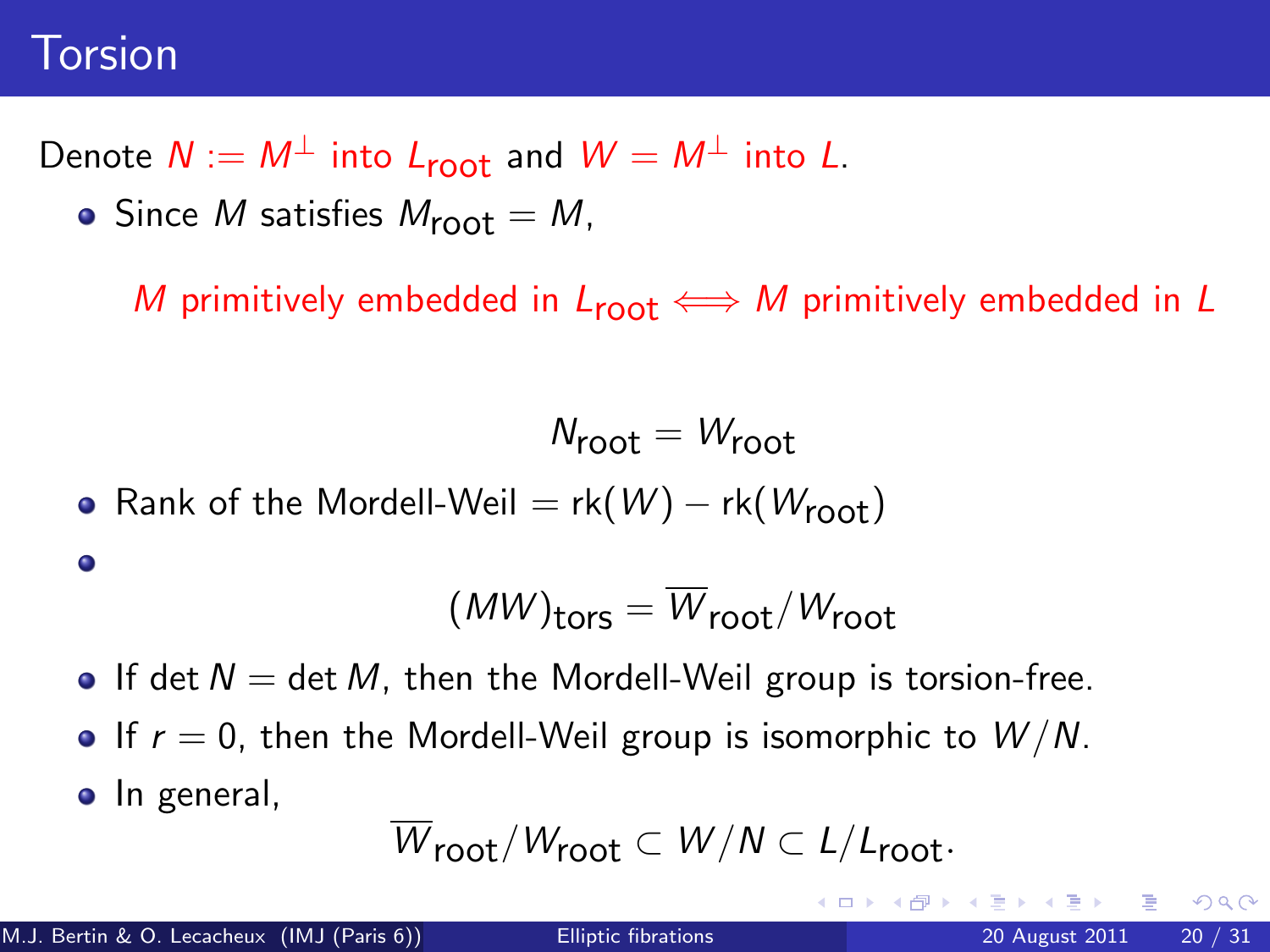## An example

#### Let

#### $D_5 \oplus A_1$  ,  $\hookrightarrow$ primitive E7

with the embedding  $\langle e_2, e_5, e_4, e_3, e_1 \rangle \oplus \langle e_7 \rangle$  Thus

$$
(D_5 \oplus A_1)^{\perp}_{E_7} = \langle 3e_2 + 2e_1 + 4e_3 + 6e_4 + 5e_5 + 4e_6 + 2e_7 \rangle = \langle (-4) \rangle
$$

Thus a primitive embedding in  $L_{\text{root}} = E_7 A_{17}$  and

$$
N=(D_5\oplus A_1)^{\perp}_{\text{root}}=\langle (-4)\rangle\oplus A_{17}
$$

Now

$$
W_{\text{root}} = N_{\text{root}} = A_{17}
$$
  
rk
$$
W = \text{rk}W - \text{rk}W_{\text{root}} = 18 - 17 = 1
$$
  

$$
\det(M) = 4 \times 18 = \det(W) \times 9
$$
  

$$
W/N \simeq \mathbb{Z}/3\mathbb{Z}
$$

÷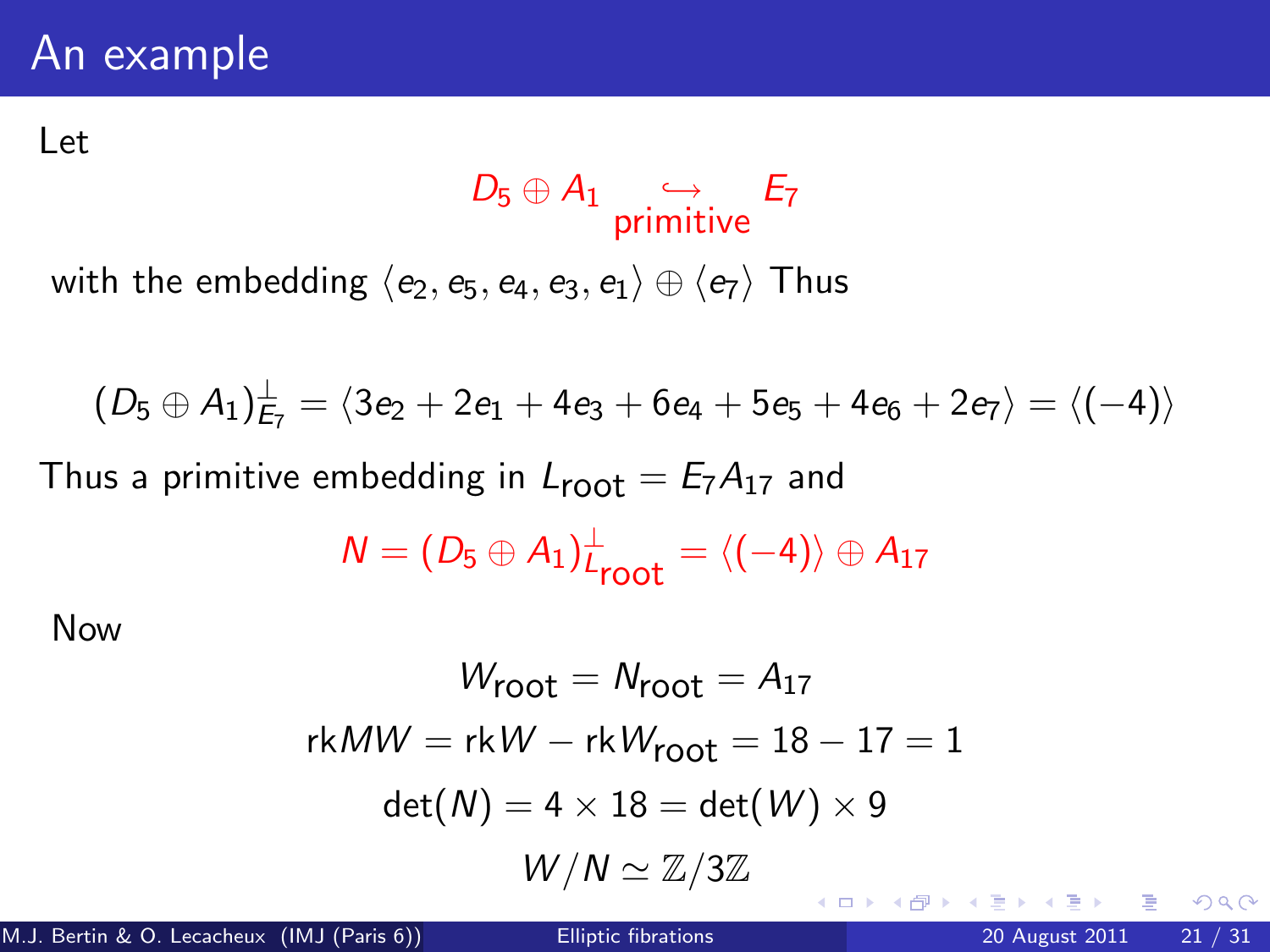Recall

$$
\overline{W}_{\text{root}}/W_{\text{root}} \subset W/N \subset L/L_{\text{root}}.
$$

Since

$$
L/L_{\text{root}} \simeq \langle \eta_7 + 3\alpha_{17} + L_{\text{root}} \rangle \simeq \mathbb{Z}/6\mathbb{Z}
$$

with

$$
\eta_7=-\frac{1}{2}(2e_1+3e_2+4e_3+6e_4+5e_5+4e_6+3e_7)
$$
  

$$
\alpha_{17}=\frac{1}{18}(17a_1+16a_2+\ldots+a_{17})
$$

It follows

$$
W/N = \langle 6\alpha_{17} + N \rangle
$$

and since  $6\alpha_{17} \in \overline{W}_{\text{root}}$ 

$$
\overline{W}_{\text{root}}/W_{\text{root}} \simeq \mathbb{Z}/3\mathbb{Z}
$$

活

Þ

**K ロ ▶ K 何 ▶**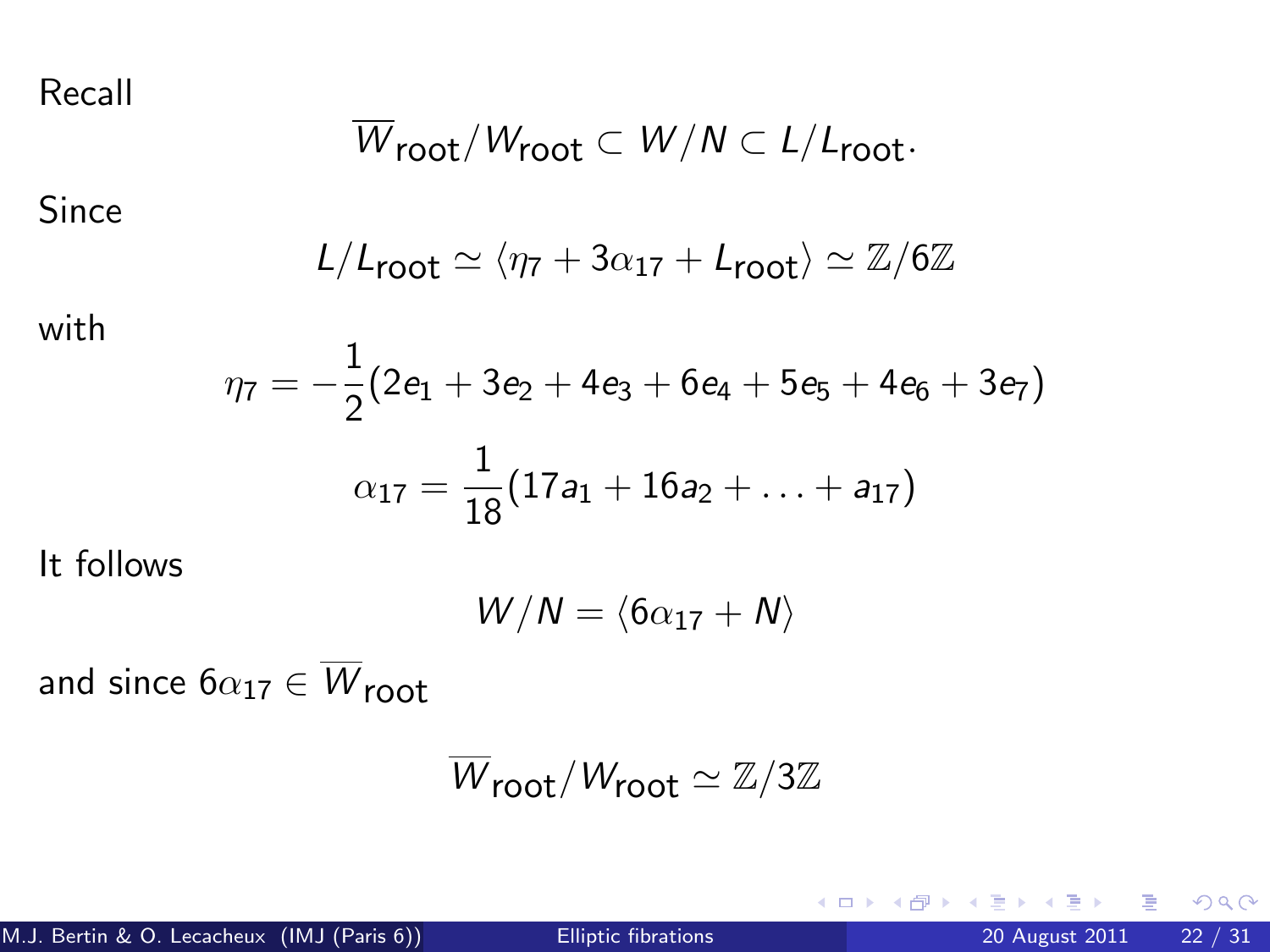# Modular surface for  $\Gamma_1(8)$

Let

$$
X + \frac{1}{X} + Y + \frac{1}{Y} = k
$$

the modular surface for  $\Gamma_1(4) \cap \Gamma_0(8)$  (Beauville). Using the birational transformation

$$
X = \frac{-U(U-1)}{V} \text{ and } Y = \frac{V}{U-1}
$$

with inverse

$$
U = -XY \text{ and } V = -Y(XY + 1)
$$

we obtain the Weierstrass equation

$$
V^2 - kUV = U(U-1)^2.
$$

The point  $Q = (U = 1, V = 0)$  is a 4-torsion point. If we want A with  $2A = Q$  to be a rational point, then  $k = -s - 1/s + 2$ . It follows

$$
V^2 + (s + \frac{1}{s} - 2)UV = U(U - 1)^2.
$$
 (1)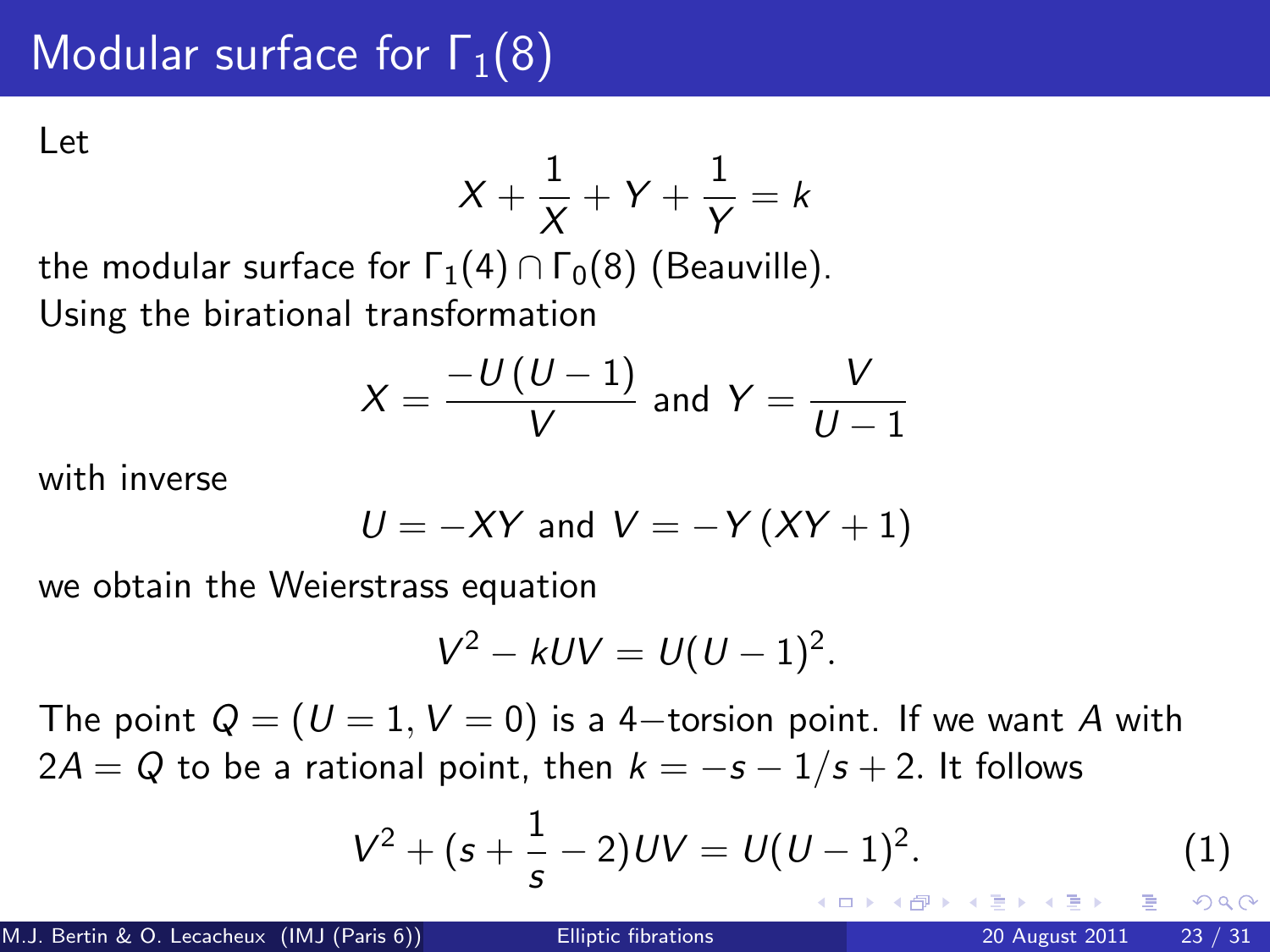Thus the point  $(-s, 1)$  is of order 8 on

$$
X + \frac{1}{X} + Y + \frac{1}{Y} + s + \frac{1}{s} = 2.
$$

Hence, the modular surface  $Y_2$  associated to  $\Gamma_1(8)$  with the elliptic fibration

 $(X, Y, Z) \mapsto Z = s$ 

and singular fibers  $I_8$  (at  $s = 0$  and  $s = \infty$ ),  $I_4$  (at  $s = 1$ ),  $I_2$ ,  $2I_1$ .

4 0 8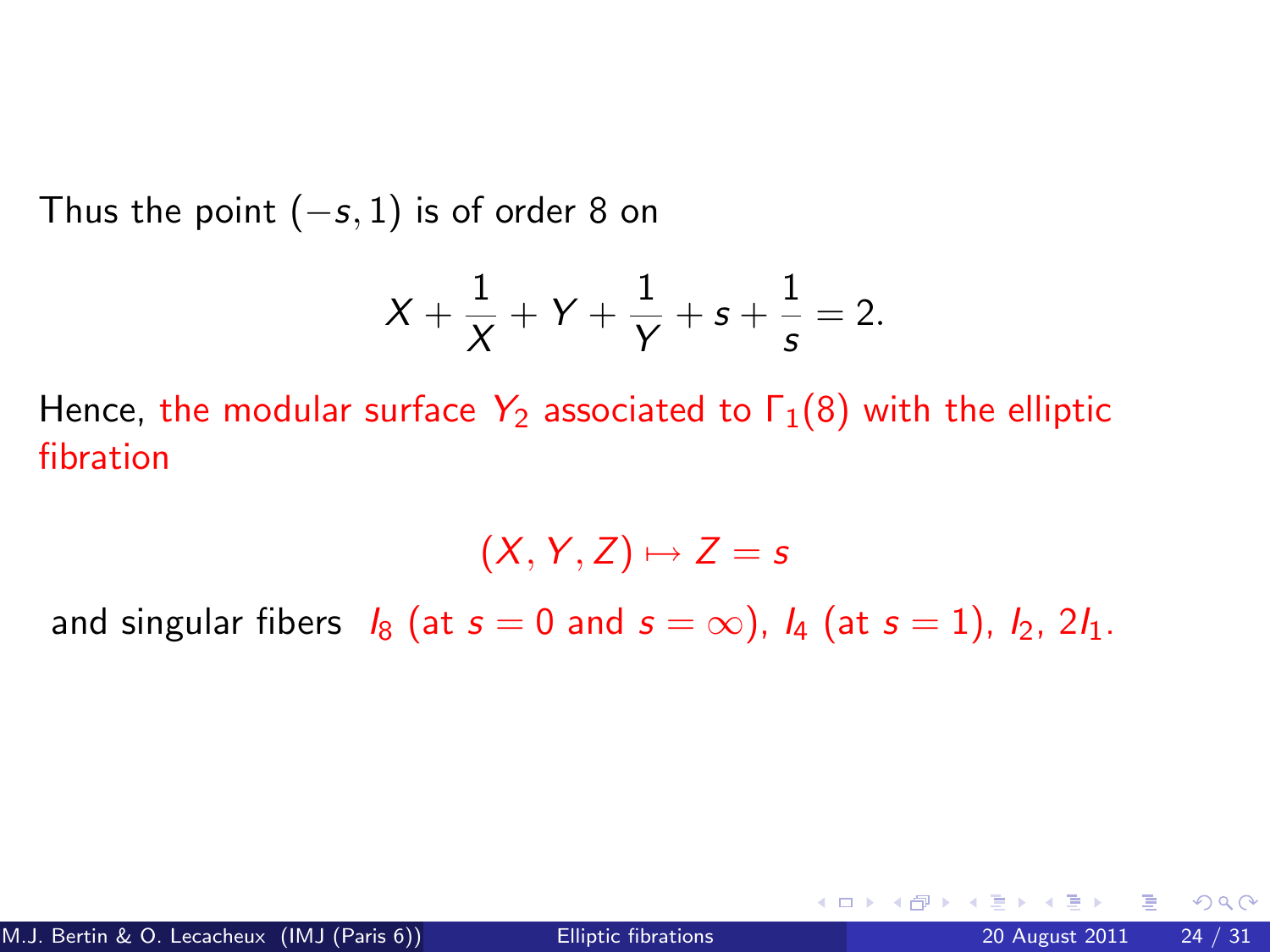#### Proposition

Let X be a K3 surface and D an effective divisor on X that has the same type as a singular fiber of an elliptic fibration. Then X admits a unique elliptic fibration with D as a singular fiber. Moreover, any irreducible curve C on X with  $D.C = 1$  induces a section of the elliptic fibration.

If  $X$  is a  $K3$  surface and

$$
\pi:X\to \mathcal{C}
$$

an elliptic fibration, then the curve C is of genus 0 and we define an elliptic parameter as a generator of the function field of C. Moreover if we have two effective divisors  $D_1$  and  $D_2$  for the same fibration we can choose an elliptic parameter with divisor  $D_1 - D_2$ .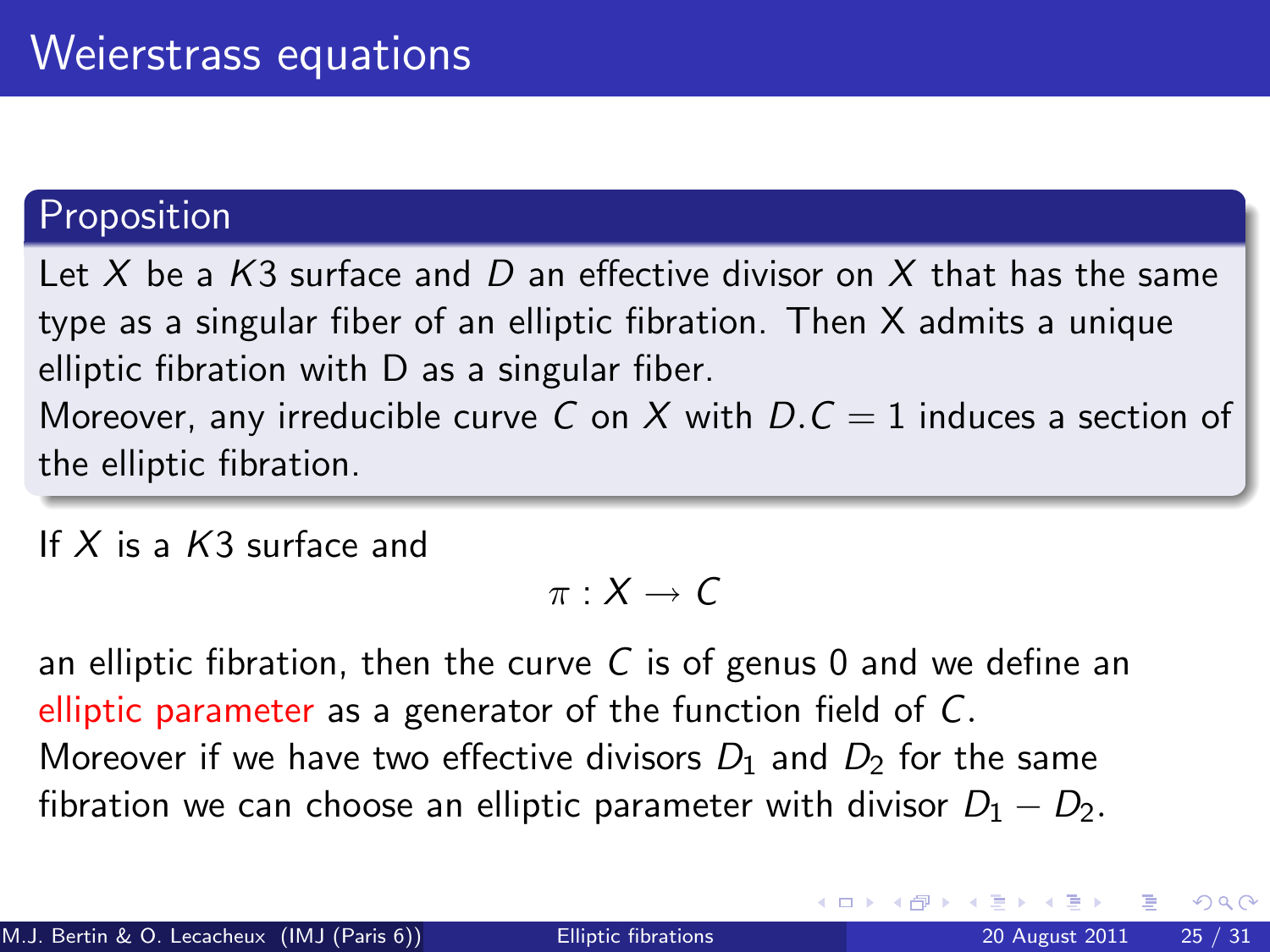We start with the fibration of parameter s

$$
E_s: y^2 + (s^2 + 1 - 2s)yx = x(x - s^2)^2
$$

and draw the graph of torsion sections and singular fibers for  $s = 0, \infty, 1$ .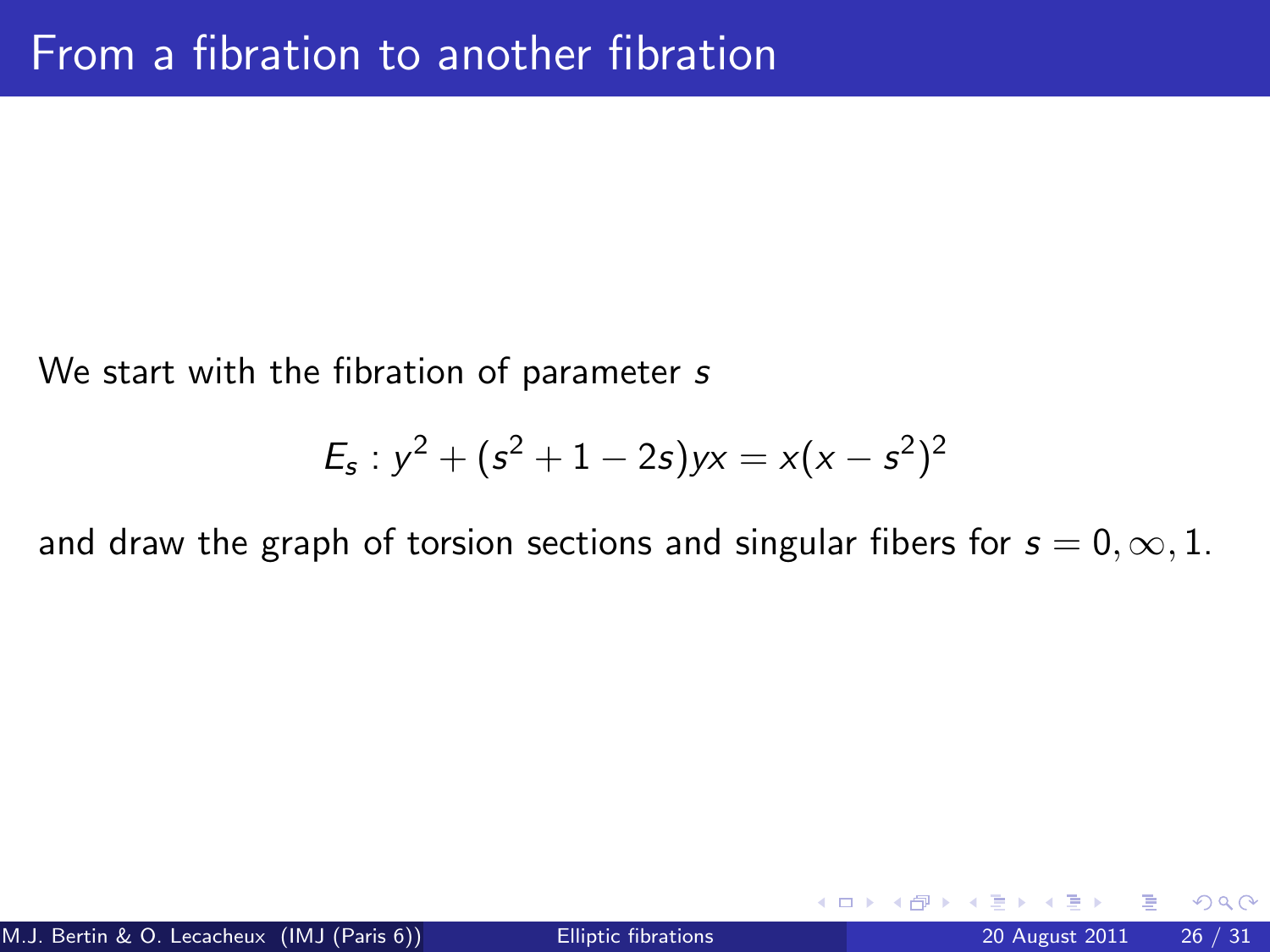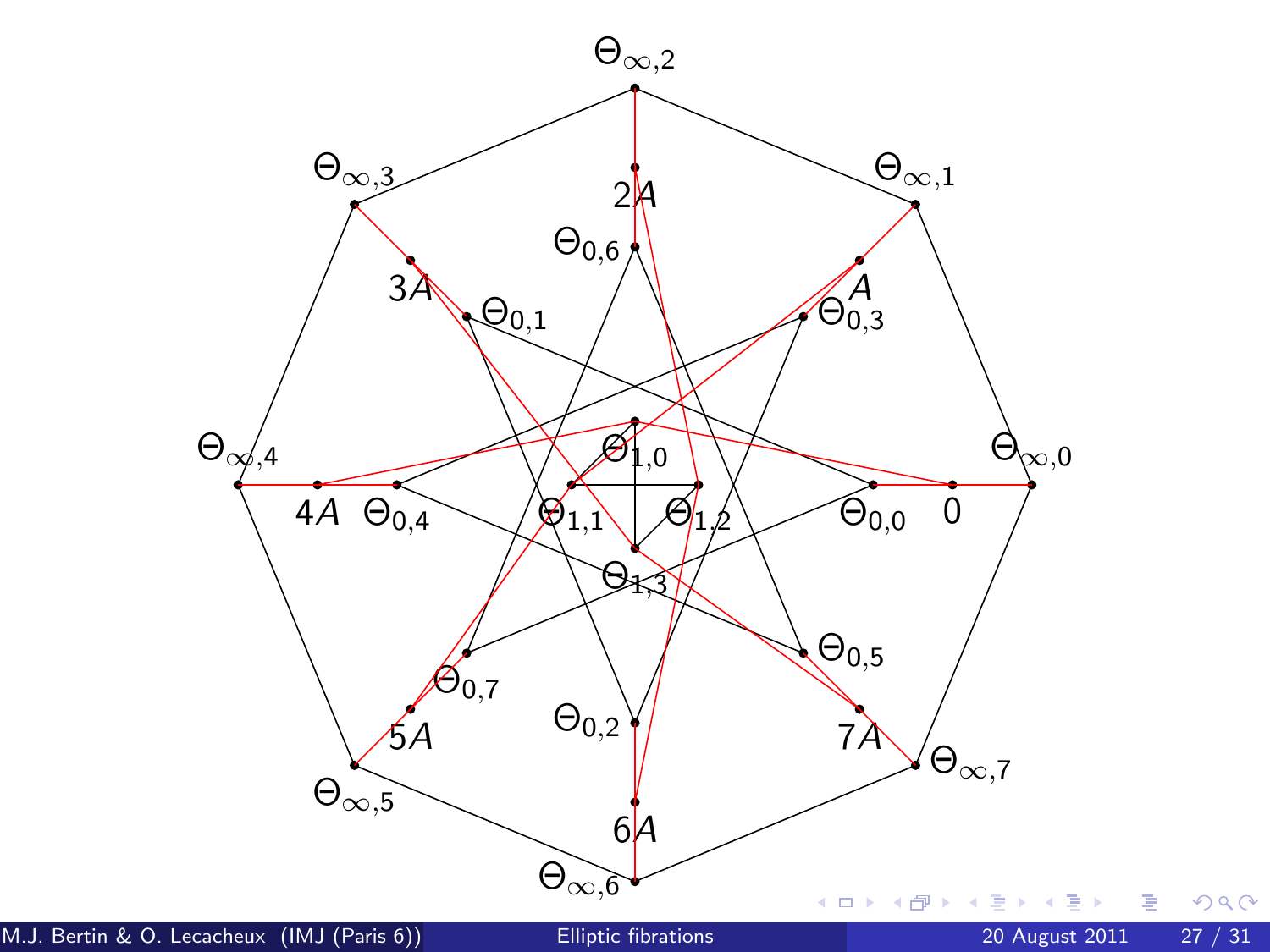## Fibration of parameter t

On the previous graph , we can see two singular fibers of type  $I_4^*$  of another fibration. They correspond to two divisors  $D_1$  and  $D_2$ 

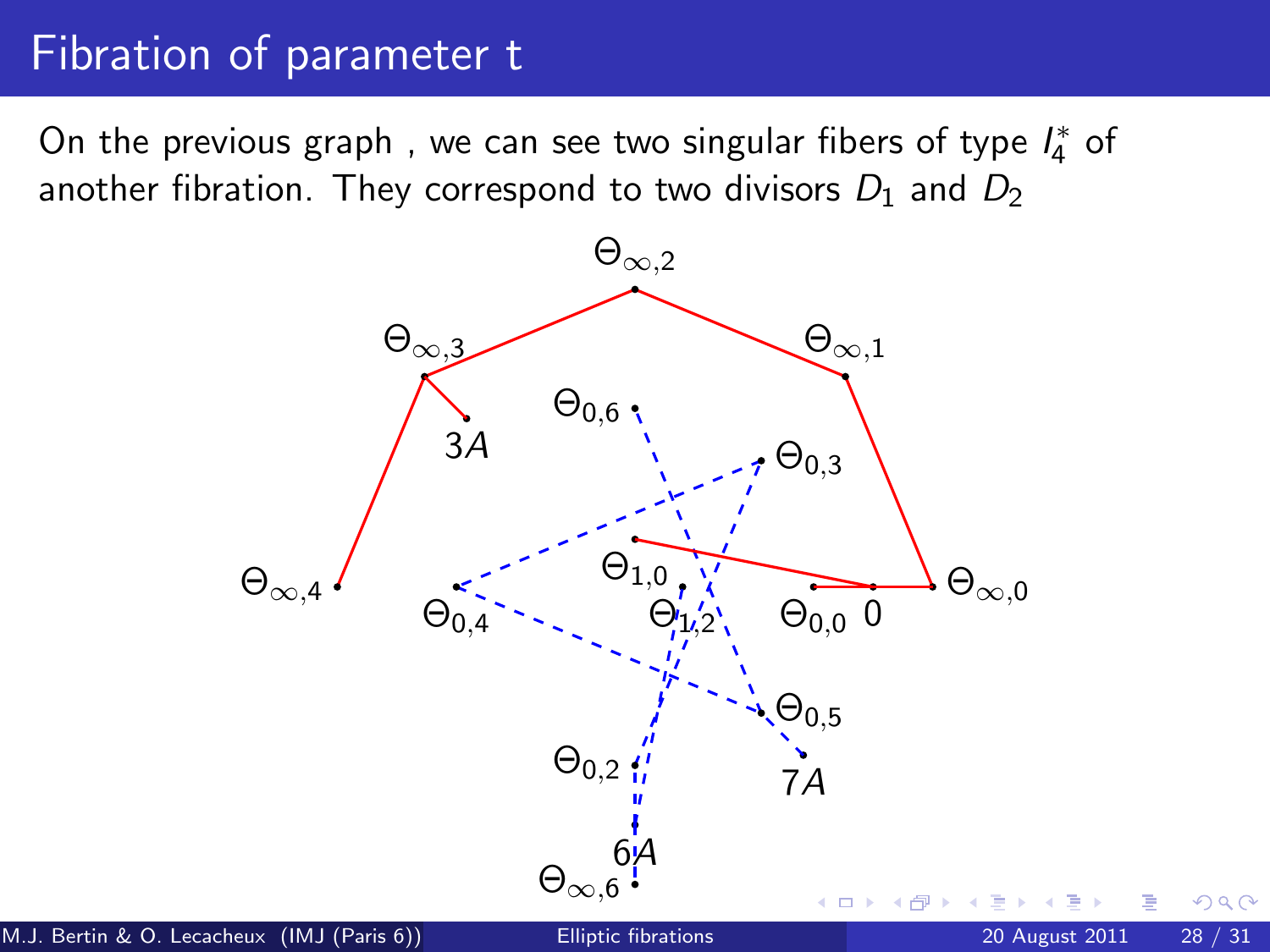We write  $D_i = \delta_i + \Delta_i$  with  $i = 1,2$  where  $\delta_i$  is an horizontal divisor and  $\Delta_i$  a vertical divisor.

There exists a function  $t_0$  on  $E_s$  with divisor  $\delta_1 - \delta_2$ .

We compute divisor of  $t_0$  on  $Y_2$ .

So the parameter of the new fibration is  $t=t_0 s^a (s-1)^b$  and we can compute a, b.

Using a standard transformation we obtain

$$
y^2 = x^3 + t(t^2 + 1 + 4t)x^2 + t^4x.
$$

The singular fibers are

| at | $t=0$      | of type | $I_4^*$        |
|----|------------|---------|----------------|
| at | $t=\infty$ | of type | $I_4^*$        |
| at | $t=-1$     | of type | I2             |
| at | $t=t_0$    | of type | I <sub>1</sub> |

where  $t_0$  is a root of the polynomial  $Z^2 + 6Z + 1$ . The Mordell-Weil group is of rank one and the point  $(-t^3, 2t^4)$  is of height 1. The torsion group is of order 2.

M.J. Bertin & O. Lecacheux (IMJ (Paris 6)) [Elliptic fibrations](#page-0-0) 20 August 2011 29 / 31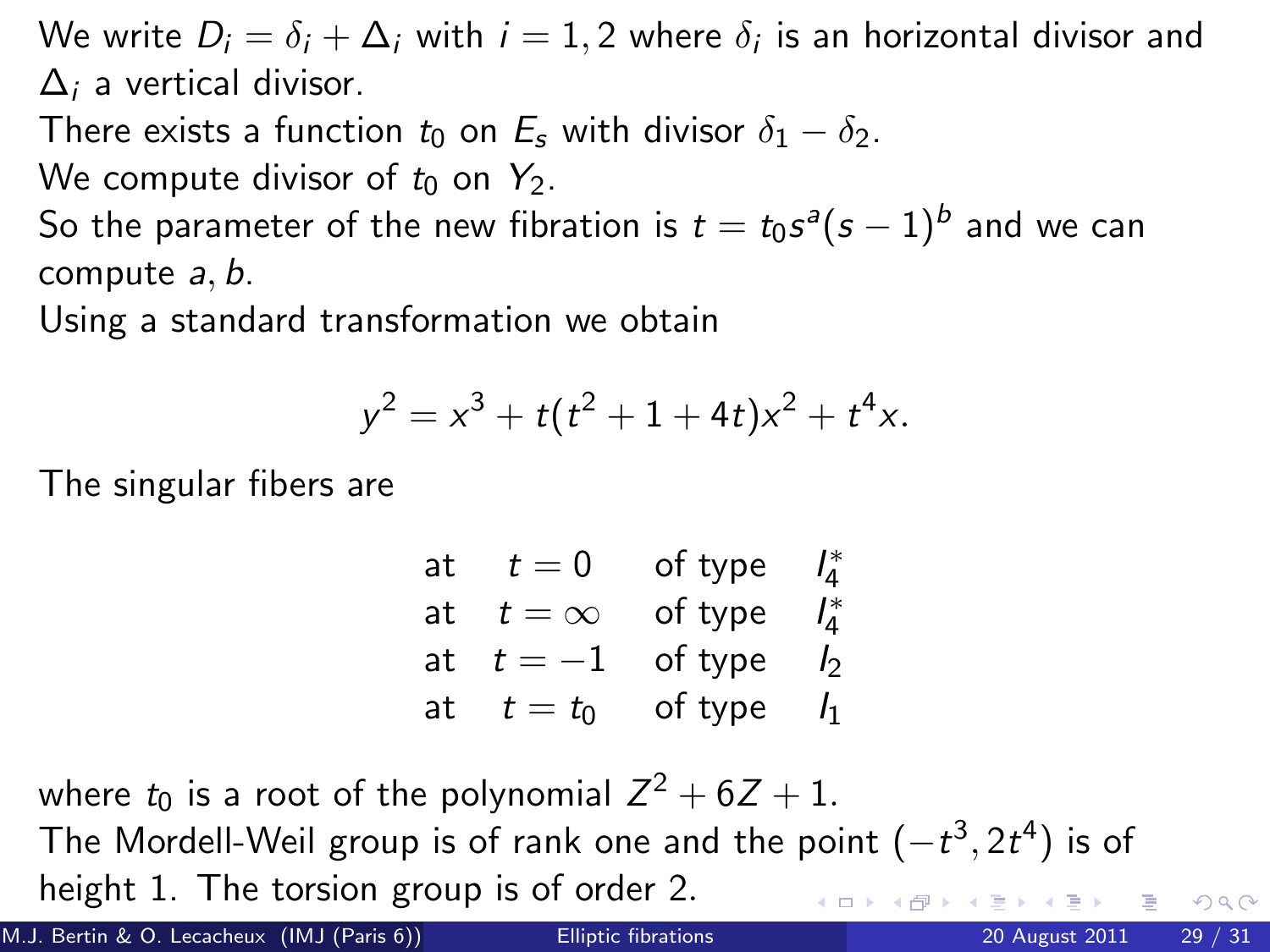We start with the fibration of parameter c

$$
y^2 + (c^2 + 5)yx + y = x^3
$$

with a singular fiber  $I_{18}$  for  $c = \infty$  and 3-torsion section.



つひひ